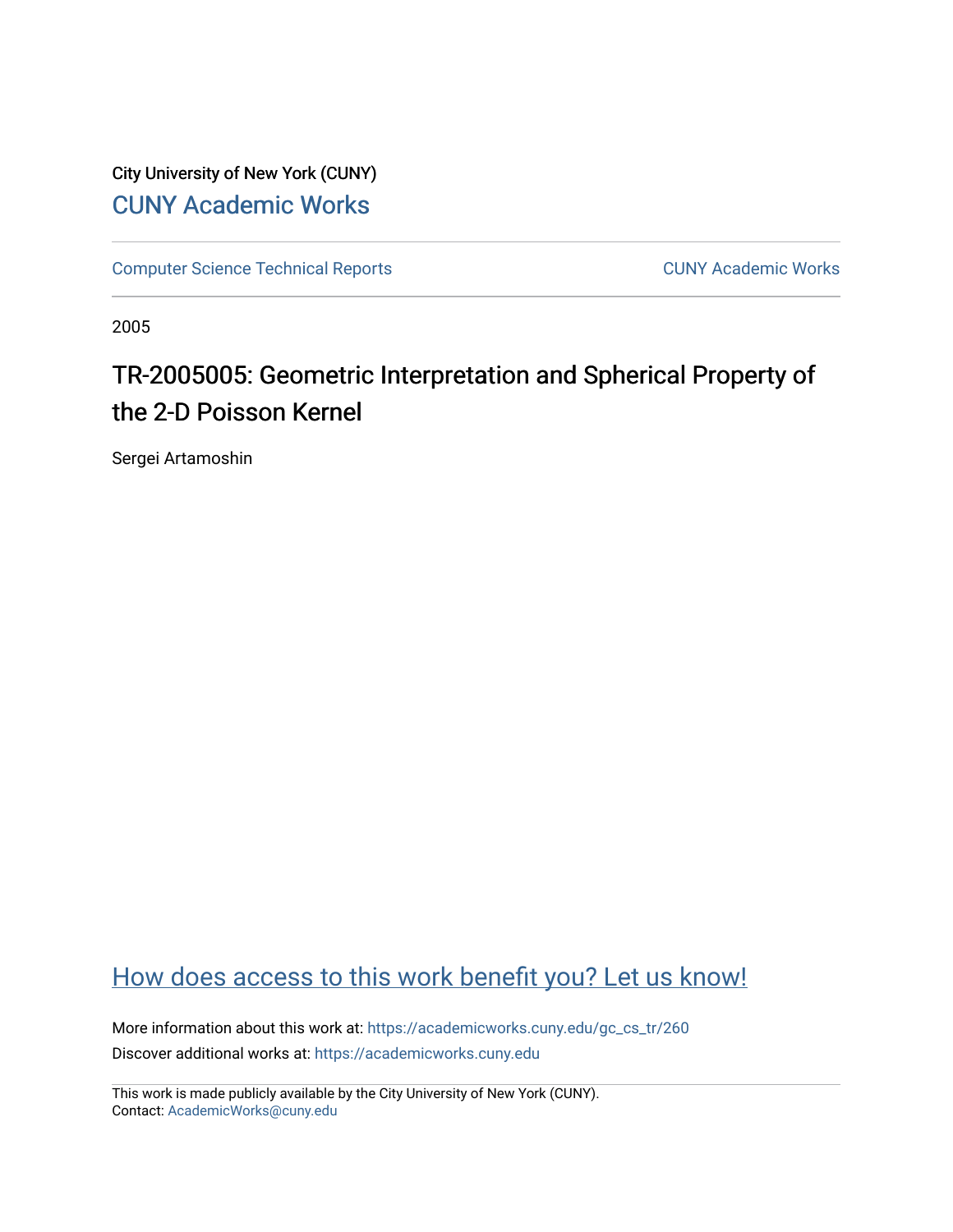# Geometric Interpretation and Spherical Property of the 2-D Poisson Kernel

Sergei Artamoshin

March 11, 2005

#### 1. INTRODUCTION. The Poisson kernel

$$
P_1(x,y) = \frac{1}{2\pi R} \cdot \frac{|R^2 - |x|^2|}{|x - y|^2},\tag{1}
$$

where  $|y| = R$ , is a famous mathematical object. In textbooks on real and complex analysis, this kernel is used usually as a tool to solve the Dirichlet problem for a plane disk of radius R centered at the origin or for its exterior (see, for example,  $[1]$ ,  $[2]$ ).

In this paper we will see that the same kernel, considered as a function of two variables in the  $(k+1)$ -dimensional space  $(k > 0)$ , can be useful to obtain a solution of the classical Dirichlet problem in the  $(k+1)$ -dimensional ball of radius R or for its exterior. The derivation presented here does not involve Green's identity or Green's function and relies on a spherical property of the 2-D Poisson kernel introduced here and expressed by the following identity

$$
\alpha + \beta = k \quad \Leftrightarrow \quad \oint_{S^k} \omega^{\alpha} \, dS_y = \oint_{S^k} \omega^{\beta} \, dS_y \,, \tag{2}
$$

where  $\alpha$  and  $\beta$  are real numbers,

$$
\omega = 2\pi R \cdot P_1(x, y) = \frac{|R^2 - |x|^2|}{|x - y|^2} = \frac{||x|^2 - |y|^2|}{|x - y|^2},\tag{3}
$$

with  $x \in \mathbb{R}^{k+1} \setminus \mathbb{S}^k$  and  $y \in \mathbb{S}^k$ .  $\mathbb{S}^k$  is a k-dimensional sphere of radius R centered at the origin O. From now on, for convenience, all considerations will be carried out in terms of  $\omega$ .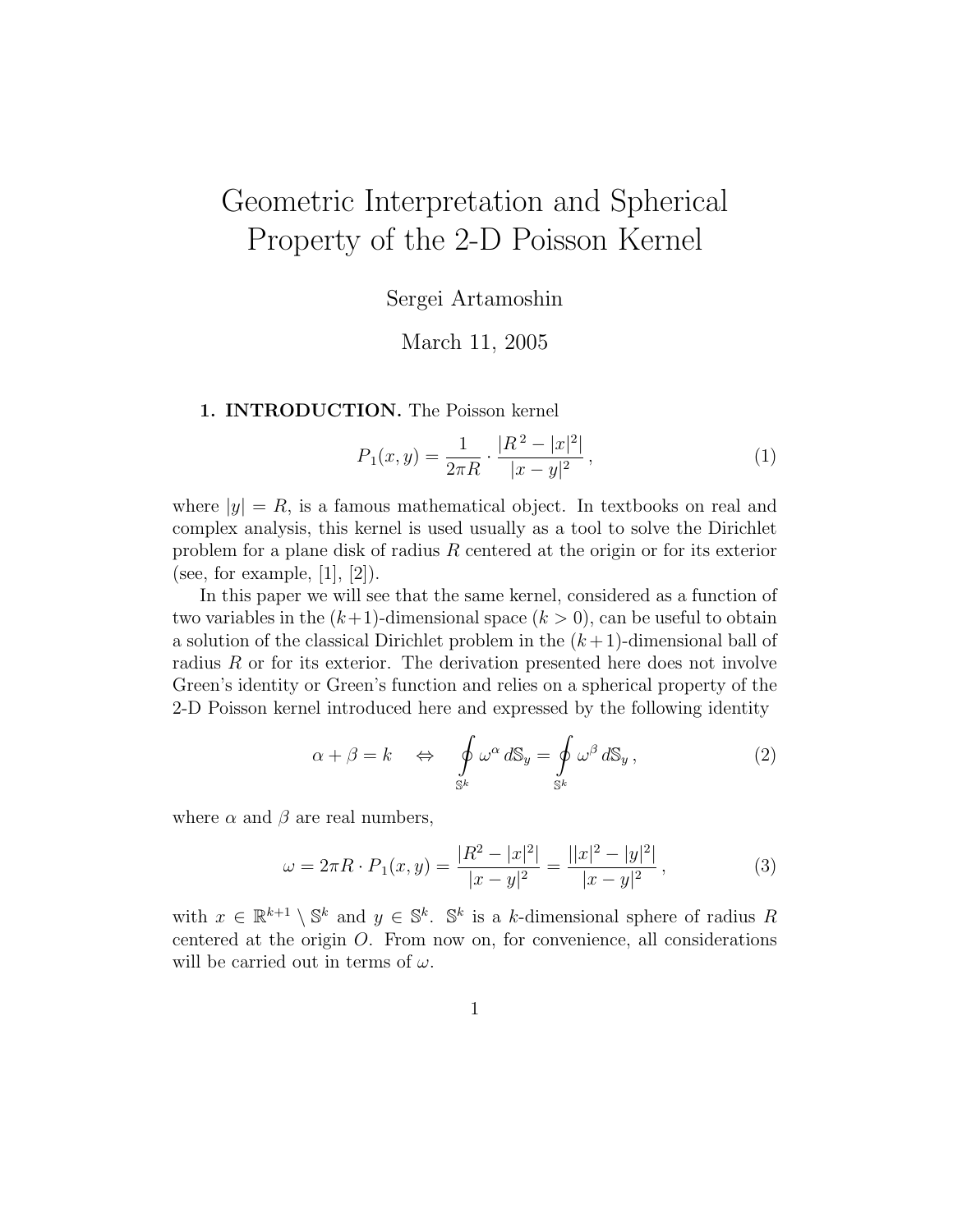One of the aims of this paper is to extend the geometric interpretation of  $\omega$ , originally introduced by Hermann Schwarz (section 2) and then we will obtain several basic results presented in section 3.

Sections 4, 5, 6, 7 give applications of the ideas and results from sections 2 and 3. As the first application, we will see how the geometric interpretation of  $\omega$  allows us to easily compute certain integrals of the potential type

$$
I_{\alpha}(x) = \oint\limits_{\mathbb{S}^{k}} \frac{d\mathbb{S}_{y}}{|x - y|^{\alpha}}.
$$
 (4)

Namely, we obtain explicit formulae for  $\alpha = k - 1, k + 1, 2k$ .

In addition, as a consequence of Theorem 3 (section 7), we shall see that formula (4) for  $\alpha = k - 1$  implies that the function  $1/|x - y|^{k-1}$  is harmonic, i.e. the theorem introduces a new sufficient integral condition for a function, depending only on distance, to be harmonic.

In section 6 we will get some non-trivial inequalities as a consequence of the basic identities presented in section 3.

#### 2. GEOMETRIC INTERPRETATION OF  $\omega$ .

In this section, we will see the generalization of the geometric interpretation of  $\omega$ , originally introduced by Hermann Schwarz. He worked with circle and point inside the circle (see [6], p.168).

Let x and y be two arbitrary points in  $\mathbb{R}^{k+1}$  such that  $|x| \neq |y|$ . To introduce the geometric interpretation of  $\omega$ , let us consider two concentric k-dimensional spheres  $\mathbb{S}^k(|x|)$  and  $\mathbb{S}^k(|y|)$  centered at the origin O with radii |x| and |y| respectively.

**Proposition 1.** Let  $l$  be the line passing through the points  $x$  and  $y$ . Let us assume that l intersect  $\mathbb{S}^k(|y|)$  at y and y<sub>0</sub>. And let l intersects  $\mathbb{S}^k(|x|)$ at x and  $x_0$ . Then

$$
\omega = \frac{||x|^2 - |y|^2|}{|x - y|^2} = \frac{|x - y_0|}{|x - y|} = \frac{|x_0 - y|}{|x - y|} = \frac{m}{n} \tag{5}
$$

for every  $x \in \mathbb{S}^k(|x|)$  and  $y \in \mathbb{S}^k(|y|)$ . In (5), we denoted  $n = |x - y|$  and  $m = |x - y_0| = |y - x_0|.$ 

Proof. Note that to prove this proposition, it is enough to consider the plane determined by the origin O and the points x and y. On this plane we will see the following picture (figure 1).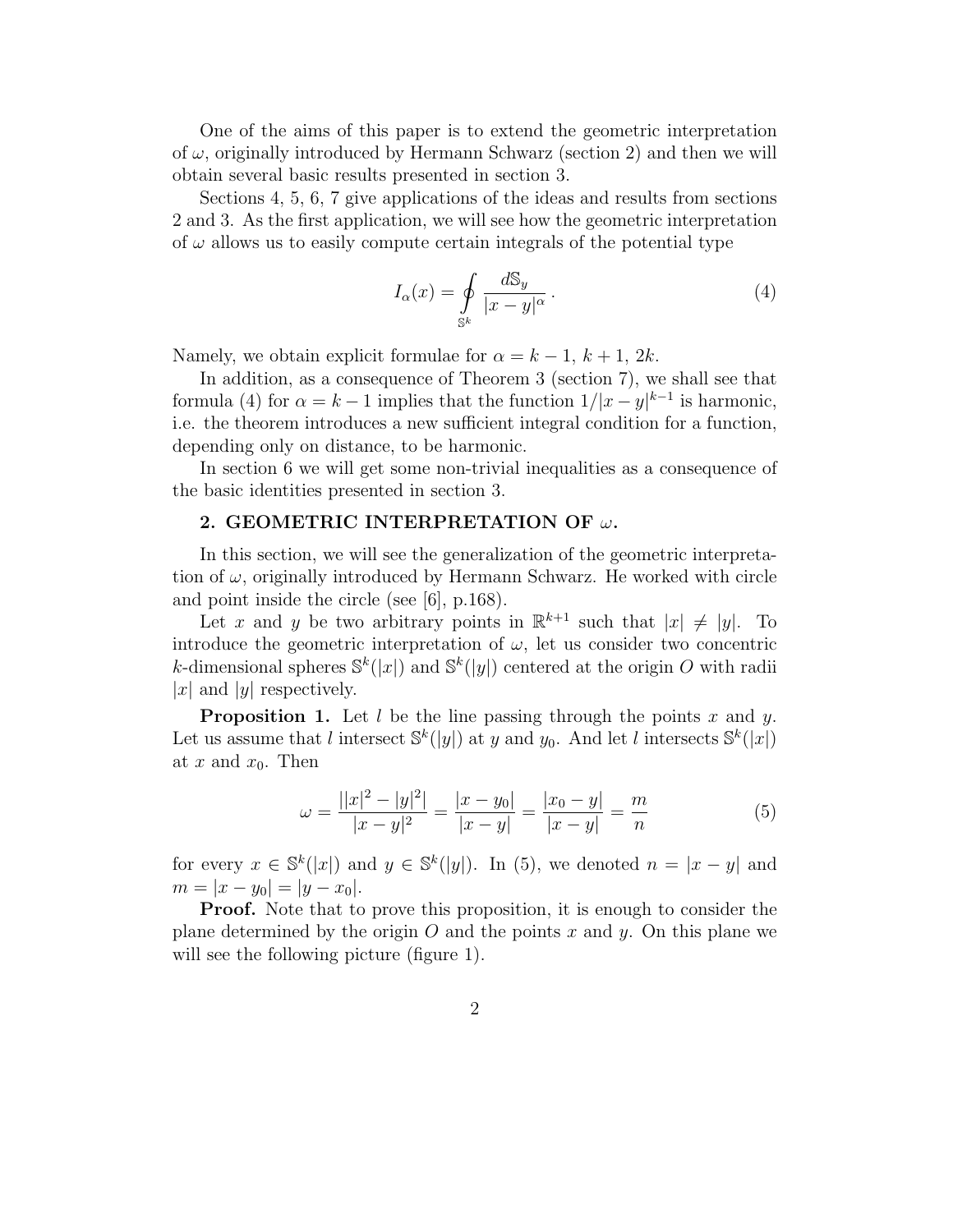

For now, we consider the case  $|x| < |y|$  (figure 1, left). Let MP be the tangent line to the inner circle at point x. Let  $|Mx| = a$ . By Pythagorean theorem,

$$
a^2 = |Mx|^2 = |Px|^2 = ||x|^2 - |y|^2|.
$$
 (6)

Note, also, that  $\triangle Mxy_0$  is similar to  $\triangle Pxy$ . Therefore,  $a^2 = m \cdot n$  and then

$$
\omega = \frac{||x|^2 - |y|^2|}{|x - y|^2} = \frac{a^2}{n^2} = \frac{m}{n}.
$$
\n(7)

This completes the proof for the case  $|x| < |y|$ . The same argument may be repeated for the case  $|x| > |y|$  (use figure 1, right)

**Remark.** Using inversion, we can reduce any of the two cases:  $|x| < |y|$ and  $|x| > |y|$  to the other. The reduction relies on the following proposition. For the notations appearing below, see figure 2.

**Proposition 2.** Let  $|x| > |y| = R$ . Let  $\overline{x}$  be such a point from the line segment Ox that  $|\overline{x}| \cdot |x| = R^2$ . Let  $\overline{n} = |\overline{x}y|$ ,  $\overline{m} = |\overline{x}\overline{y_0}|$ , where  $\overline{y_0}$  is the point of the intersection of  $S^k(|y|)$  and the line  $\overline{x}y$ . Let  $m, n$  be defined as before. Then  $\overline{y_0}$  is symmetric to  $y_0$  with respect to the line  $Ox$ ,

$$
\frac{m}{n} = \frac{\overline{m}}{\overline{n}} \quad \text{and} \quad \omega(x, y) = \omega(\overline{x}, y), \tag{8}
$$

and notice now that  $|\overline{x}| < |y| = R$ .

**Proof.** As before, we consider the plane determined by the origin O and the points x and y (figure 2). At first, notice that the two equalities in  $(8)$  are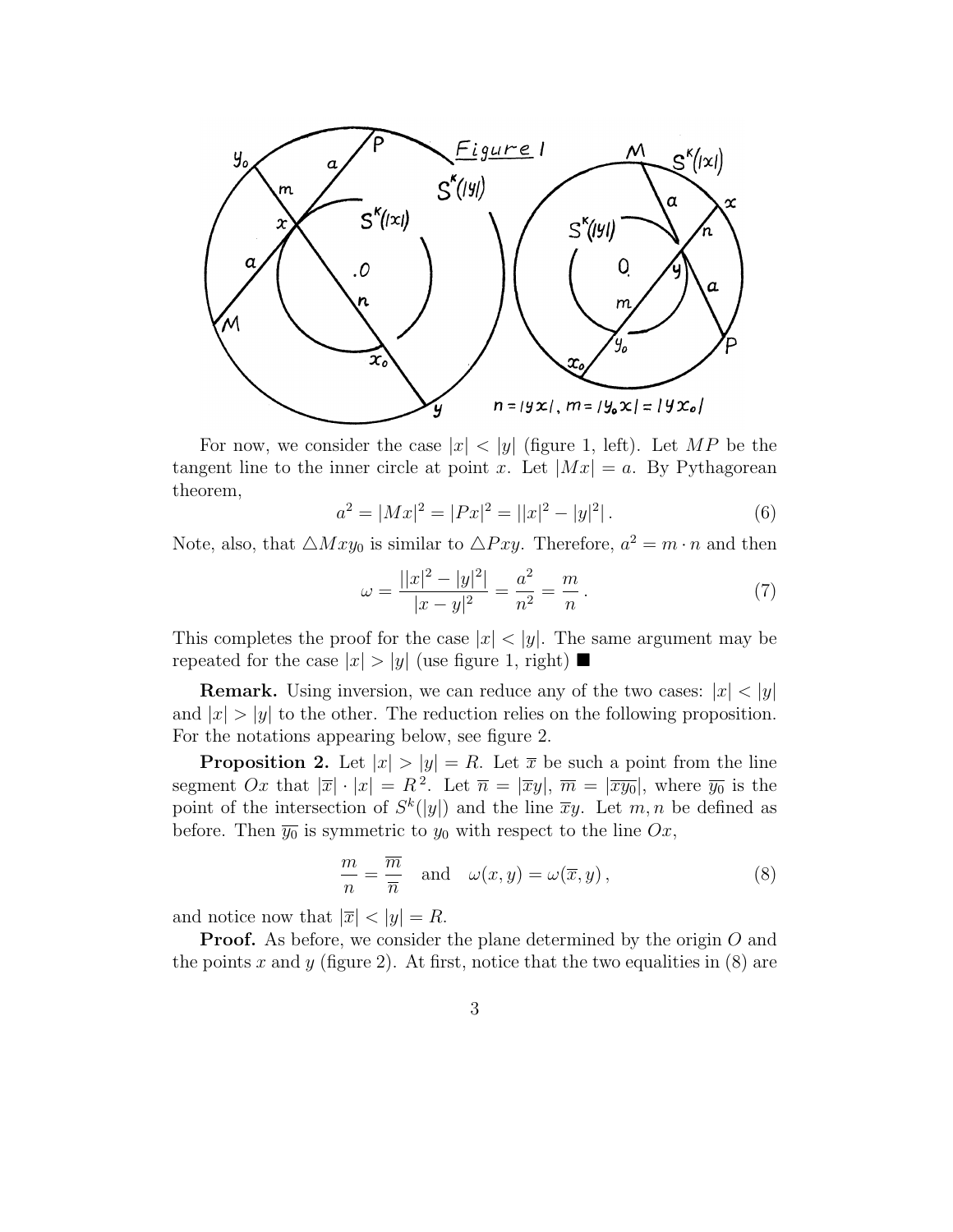equivalent, since by Proposition 1,  $m/n = \omega(x, y)$  and  $\overline{m}/\overline{n} = \omega(\overline{x}, y)$ . The second equality in (8) can be easily checked by direct algebraic computation. Here we will see a geometric proof of the first equality by showing that point  $\overline{y_0}$  is symmetric to  $y_0$  with respect to the line Ox.



At first, note that if  $\angle y_0OK = \alpha$ ,  $\angle yOx = \beta$ ,  $\angle yxO = \delta$ , then

$$
\delta = \frac{\alpha - \beta}{2} \,. \tag{9}
$$

Notice, also, that  $\triangle Oy\overline{x}$  is similar to  $\triangle Oxy$  which yields

$$
\angle Oy\overline{x} = \delta \quad \text{and} \quad \frac{\overline{n}}{n} = \frac{R}{|x|}.
$$
 (10)

For the same reason,  $\triangle O y_0 \overline{x}$  is similar to  $\triangle O xy_0$  and so

$$
\angle O y_0 \overline{x} = \delta \quad \text{and} \quad \frac{|y_0 \overline{x}|}{m} = \frac{R}{|x|}.
$$
 (11)

Using (10) and (11), it is not hard to see that

$$
\angle y\overline{x}x = \beta + \delta = \frac{\alpha + \beta}{2} \tag{12}
$$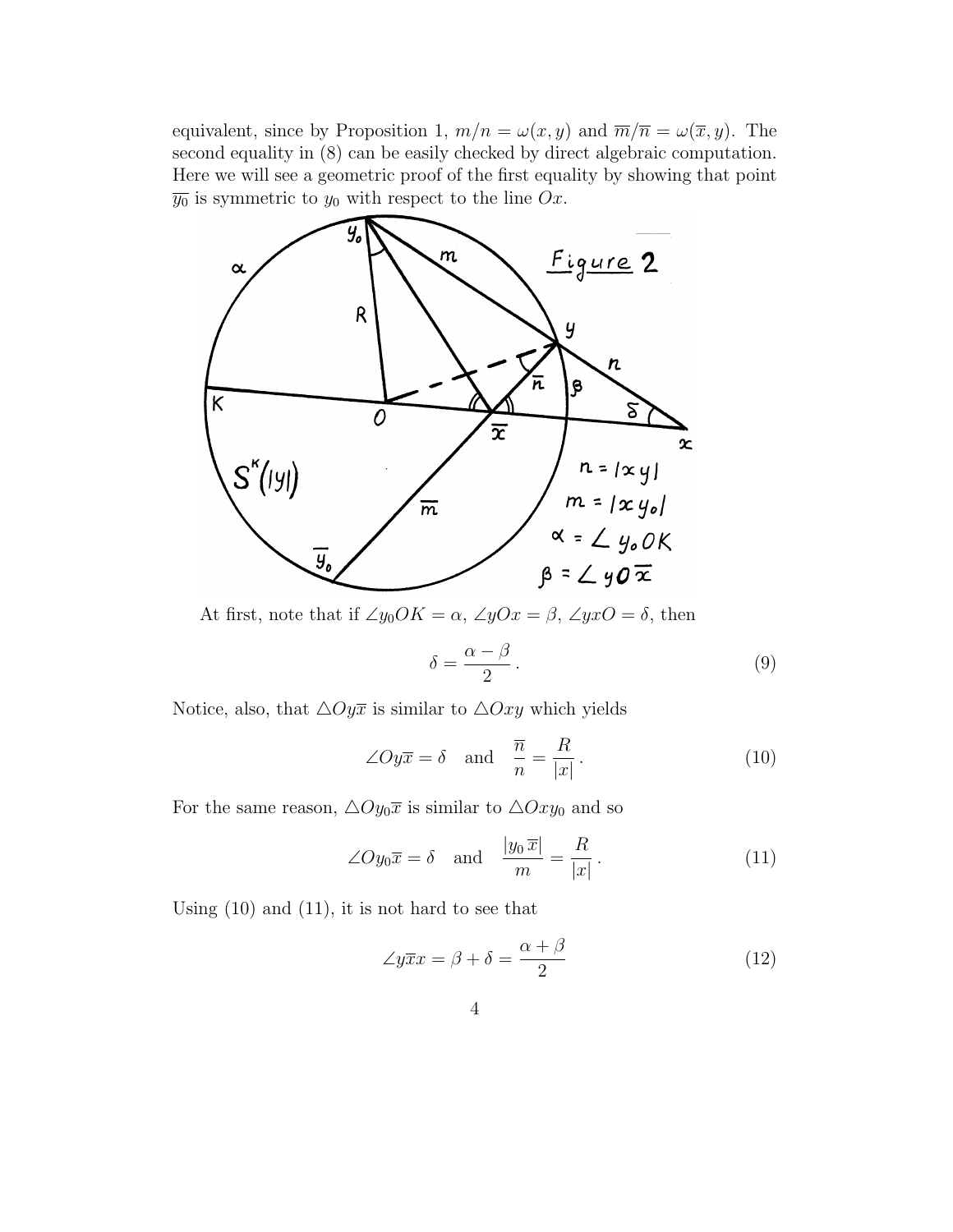and

$$
\angle y_0 \overline{x} O = \alpha - \delta = \frac{\alpha + \beta}{2}.
$$
 (13)

Therefore  $\angle y\overline{x}x = \angle y_0xO = \angle O\overline{xy}_0 = (\alpha + \beta)/2$ , which means that  $\overline{y}_0$  is symmetric to  $y_0$  with respect to the line Kx and so  $|y_0\overline{x}| = |\overline{y}_0\overline{x}| = \overline{m}$ . Using (10) and (11) we can easily see that  $m/n = \overline{m}/\overline{n}$  .

#### 3. BASIC IDENTITIES.

Theorem 1 (Spherical property). Let  $\mathbb{S}^k$  be a k-dimensional sphere of radius  $R$  centered at the origin  $O$  and

$$
\omega(x,y) = \frac{||x|^2 - |y|^2|}{|x - y|^2}.
$$
\n(14)

If  $\alpha, \beta$  are real, then

$$
\alpha + \beta = k \quad \Leftrightarrow \quad \oint_{\mathbb{S}^k} \omega^{\alpha} dS_y = \oint_{\mathbb{S}^k} \omega^{\beta} dS_y \tag{15}
$$

for every fixed  $x \notin \mathbb{S}^k$ .

Corollary 1. The identity (15) can be written in the following form

$$
\oint_{S^k} \frac{dS_y}{|x - y|^{\alpha}} = |R^2 - |x|^2|^{(\beta - \alpha)/2} \oint_{S^k} \frac{dS_y}{|x - y|^{\beta}},
$$
\n(16)

where  $\alpha + \beta = 2k$  and  $\alpha, \beta \in \mathbb{R}$ . In particular,

$$
\oint_{\mathbb{S}^k} \frac{d\mathbb{S}_y}{|x-y|^{k-1}} = \oint_{\mathbb{S}^k} \frac{|R^2 - |x|^2|}{|x-y|^{k+1}} d\mathbb{S}_y \tag{17}
$$

for every  $x \notin \mathbb{S}^k$ .

**Corollary 2.** If  $k = 1$ , identity (15) yields

$$
\int_{0}^{2\pi} \frac{d\theta}{(a-b\sin(\theta))^p} = (a^2 - b^2)^{1/2-p} \int_{0}^{2\pi} (a-b\sin(\theta))^{p-1} d\theta \qquad (18)
$$

for every  $p, a, b \in \mathbb{R}$  and  $a > b > 0$ .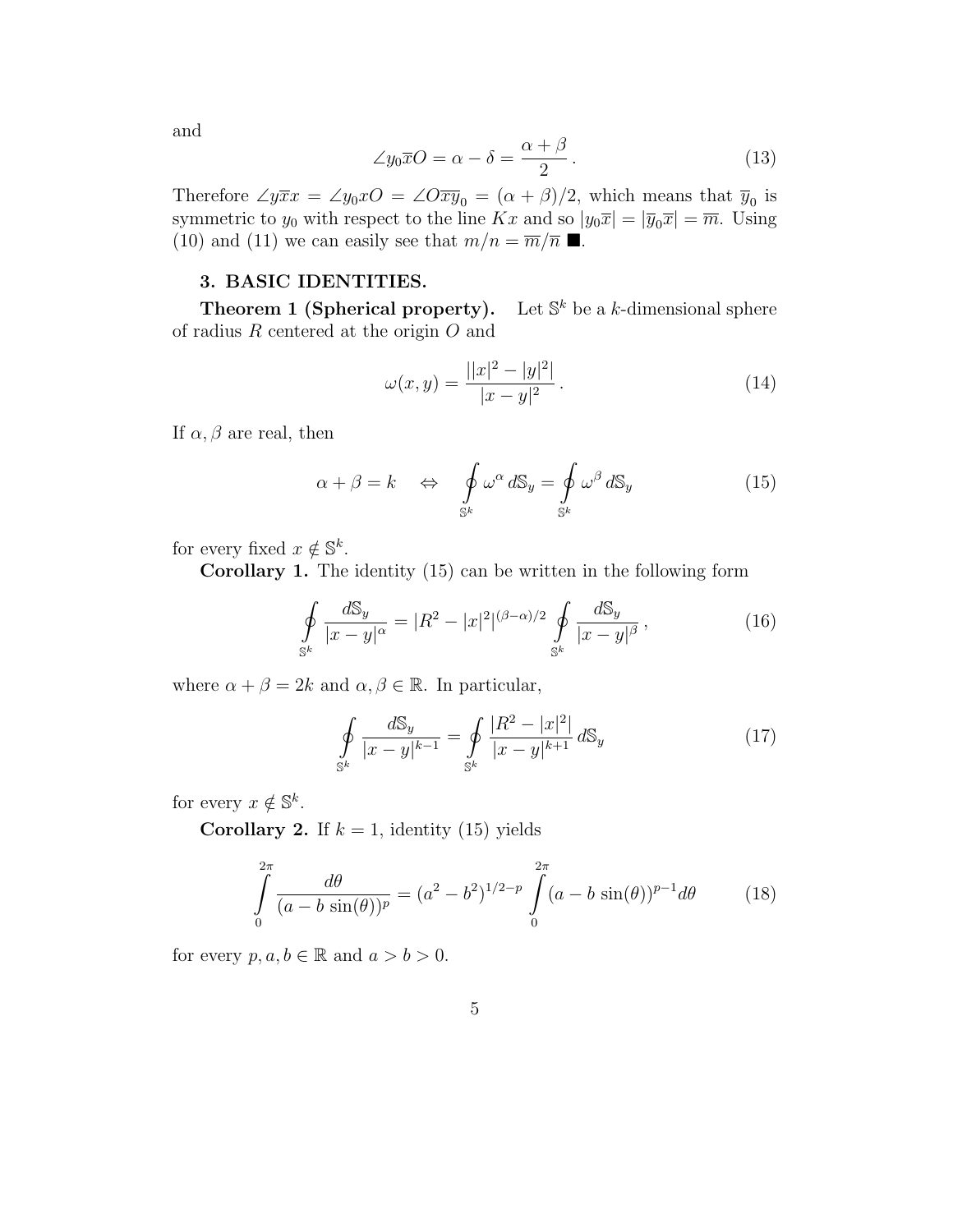**Corollary 3.** Most of the results remains true even for  $\alpha$ ,  $\beta$ ,  $p \in \mathbb{C}$ . The method of extension to complex numbers will be discussed in the proof of Theorem 1 (see remark 4).

At first, let us prove the following lemma introducing a new identity, which is important by itself and will be useful in the proof of the theorem.

**Lemma 1.** Let  $\mathbb{S}^k(r)$  and  $\mathbb{S}^k(R)$  be two k-dimensional spheres of radii r and R respectively. Let x be running over  $\mathbb{S}^k(r)$  and y be running over  $\mathbb{S}^k(R)$ . If g is a measurable function on  $\overline{\mathbb{R}}$ , then

$$
R^{k} \cdot \oint_{\mathbb{S}^{k}(r)} g(|x-y|) d\mathbb{S}_{x} = r^{k} \cdot \oint_{\mathbb{S}^{k}(R)} g(|x-y|) d\mathbb{S}_{y}
$$
(19)

and

$$
R^{k} \cdot \oint_{\mathbb{S}^{k}(r)} g \circ \omega(x, y) d\mathbb{S}_{x} = r^{k} \cdot \oint_{\mathbb{S}^{k}(R)} g \circ \omega(x, y) d\mathbb{S}_{y}.
$$
 (20)

Moreover, for any continuous function  $f$  defined on the unit  $k$ -dimensional sphere centered at the origin  $O$  we have

$$
R^{k} \cdot \oint_{\mathbb{S}^{k}(r)} g(|x - y_{0}|) \cdot f\left(\frac{x}{|x|}\right) d\mathbb{S}_{x} = r^{k} \cdot \oint_{\mathbb{S}^{k}(R)} g(|x_{0} - y|) \cdot f\left(\frac{y}{|y|}\right) d\mathbb{S}_{y}, \tag{21}
$$

where  $x_0 \in \mathbb{S}^k(r)$ ,  $y_0 \in \mathbb{S}^k(R)$  and O belong to one line.

**Proof of Lemma 1.** Consider figure 3. Let  $x, \overline{x}, x_0 \in \mathbb{S}^k(r)$  and  $y, \overline{y}, y_0 \in \mathbb{S}^k(r)$  $\mathbb{S}^k(R)$ , where  $\overline{x}, \overline{y}$  belong to the line segment  $O\overline{y}$  and  $x_0, y_0$  belong to the line segment  $O_{y_0}$ . We consider the picture appearing on the cross-sectional plane that contains the points  $O, x_0, y_0$ . The points x, y need not be on the crosssectional plane.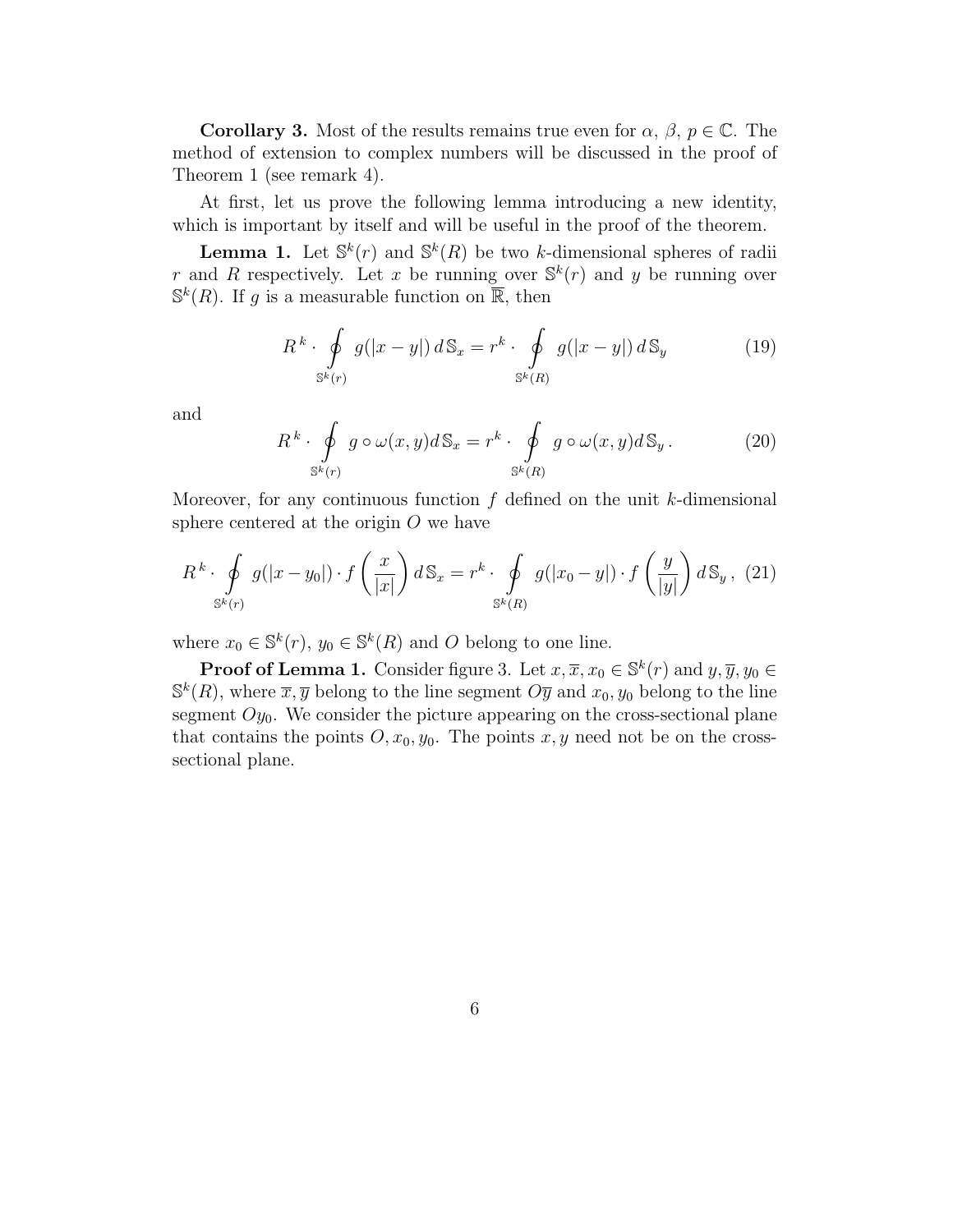

It is not hard to see that for every  $\overline{y}, y_0 \in \mathbb{S}^k(R)$  we have

$$
|\overline{x} - y_0| = |\overline{y} - x_0| \quad \text{and} \quad d\mathbb{S}_{\overline{x}} = \left(\frac{r}{R}\right)^k d\mathbb{S}_{\overline{y}}.
$$
 (22)

Note also that the integral on the left hand side in (19) does not depend on  $x \in \mathbb{S}^k(r)$ . The integral on the right hand side in (19) does not depend on  $y \in \mathbb{S}^k(R)$ . This is why the first and the last identities in the following sequence of equalities hold.

$$
\oint_{S^k(r)} g(|x-y|) dS_x = \oint_{S^k(r)} g(|\overline{x}-y_0|) dS_{\overline{x}}\n= \oint_{S^k(R)} g(|x_0 - \overline{y}|) \left(\frac{|\overline{x}|}{|\overline{y}|}\right)^k dS_{\overline{y}} = \left(\frac{r}{R}\right)^k \oint_{S^k(R)} g(|x-y|) dS_y
$$
\n(23)

A similar argument could be used to prove (21).

The identity (20) holds, because the function  $g \circ \omega(x,y) = \tilde{g}(|x-y|)$  is also measurable on  $\overline{\mathbb{R}}$  since

$$
\omega(x,y) = \frac{|R^2 - r^2|}{|x - y|^2} \tag{24}
$$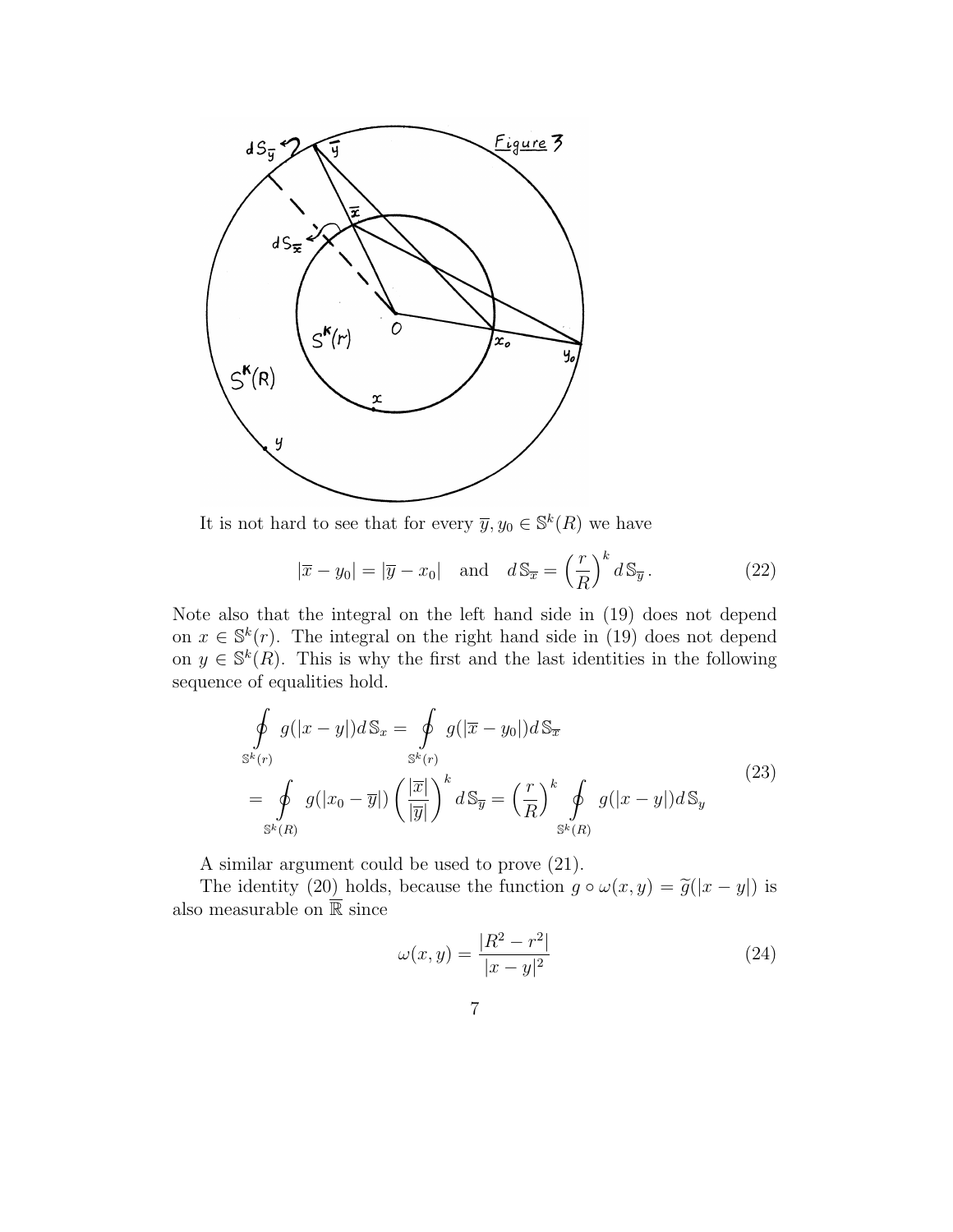is continuous as a function of  $|x - y|$  for  $|R - r| < |x - y| < |R + r|$  and therefore, this substitution can add only one point of discontinuity in the case of  $R = r$ 

One of the interesting applications of this lemma is presented in the proof of theorem 3 from appendix.

#### Proof of Theorem 1.

Proof of the right hand side implication "  $\Rightarrow$  ". Let, at first,  $\alpha, \beta \in \mathbb{R}$  and  $\alpha + \beta = k$ . Then  $\beta = k - \alpha$ .

The central idea of the proof is related to the geometric interpretation of  $\omega$ . See figure 4 for definitions of quantities to be introduced bellow.



Let x be inside the sphere  $\mathbb{S}^k$ . Then

$$
\omega = \frac{R^2 - |x|^2}{|x - y|^2} = \frac{a^2}{n^2} = \frac{n \cdot m}{n^2} = \frac{m}{n},
$$
\n(25)

since  $a^2 = n \cdot m$  and, by Pythagorean theorem,  $a^2 = R^2 - |x|^2$ . Thus,  $\omega = \frac{m}{n}$  $\frac{m}{n}(\theta)$  is a function depending only on the angle  $\theta$  or the angle  $\psi$  shown in the picture.

Notice that for any continuous function  $f(m, n)$  we have

$$
f(n(\psi), m(\psi)) = f(m(\pi - \psi), n(\pi - \psi)).
$$
 (26)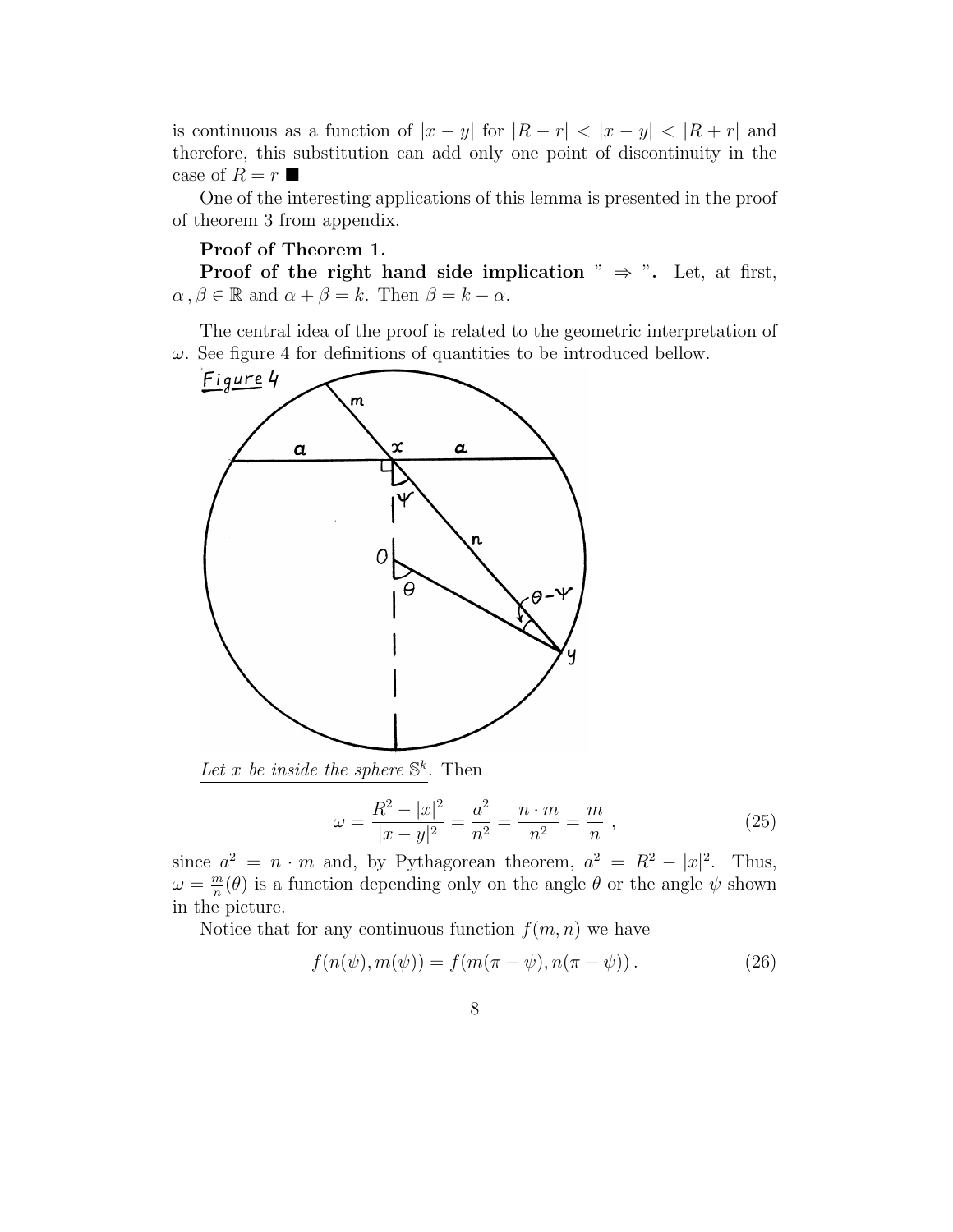To use this property, we need to change the variable of integration from  $\theta$ to  $\psi$  and back. From the same picture, using the law of sines, we can easily see that

$$
|x| \sin(\psi) = R \sin(\theta - \psi). \tag{27}
$$

Differentiation with respect to  $\theta$  and  $\psi$  gives us

$$
d\theta = \frac{|x| \cos(\psi) + R \cos(\theta - \psi)}{R \cos(\theta - \psi)} d\psi = \frac{n}{\frac{1}{2}(n+m)} d\psi.
$$
 (28)

Therefore,

$$
d\theta = \frac{2n}{n+m} \, d\psi \,. \tag{29}
$$

For the next step we need the next picture (figure 5). Let  $\sigma_{\psi}$  and  $\sigma_{\theta}$  be the unit k-dimensional spheres centered at the points  $x$  and  $O$  respectively.



It is not hard to see that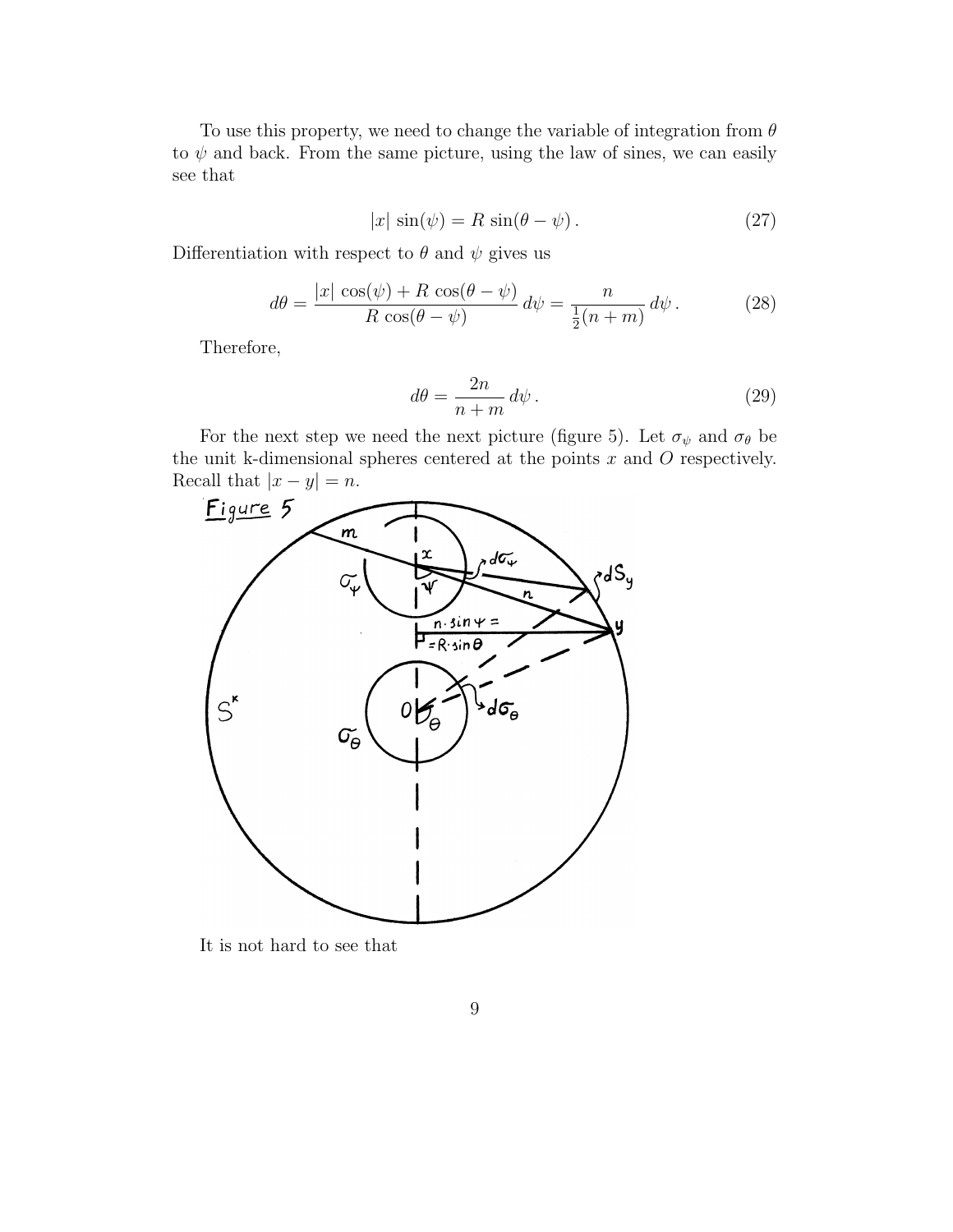$$
R\sin(\theta) = n\sin(\psi). \tag{30}
$$

Then, using (29) and (30), we have

$$
d\mathbb{S}_y = |\sigma_{k-1}| (R \sin(\theta))^{k-1} d(R\theta)
$$
  
\n
$$
= |\sigma_{k-1}| (n \sin(\psi))^{k-1} R d\theta
$$
  
\n
$$
= \frac{2R}{m+n} n^k (\sin(\psi))^{k-1} |\sigma_{k-1}| d\psi
$$
  
\n
$$
= \frac{2R}{m+n} n^k d\sigma_{\psi},
$$
\n(31)

where  $|\sigma_{k-1}| (R \sin(\theta))^{k-1}$  is the volume of  $(k-1)$ -dimensional sphere of radius  $|Ly| = R \sin(\theta)$ , centered at the point L (figure 2). L is the orthogonal projection of the point y to the line Ox and we assume here that the  $(k-1)$ dimensional sphere is contained in the k-dimensional space orthogonal to the line Ox.

<u>Remark 1.</u> We can use such a representation of  $dS_y$  because all our integrands will depend only on  $\theta$  or  $\psi$  and there will be no dependence on variables in the hyperplane, orthogonal to the line  $xO$ .

On the other hand,  $d\mathbb{S}_y = R^k d\sigma_\theta$  and thus

$$
d\mathbb{S}_y = R^k \, d\sigma_\theta = \frac{2R}{m+n} \, n^k \, d\sigma_\psi \,. \tag{32}
$$

The last preliminary is to observe that for any continuous function  $f(m,n)$ , we have

$$
\oint_{\sigma_{\psi}} f(m, n) d\sigma_{\psi} = \oint_{\sigma_{\psi}} f(n, m) d\sigma_{\psi},
$$
\n(33)

which is a simple consequence of  $(26)$ . In other words, we can interchange m and n when we integrate with respect to  $\sigma_{\psi}$ . Now we are ready to obtain the basic identity  $(15)$ . Apply  $(32)$ ,  $(33)$  and  $(32)$  again to obtain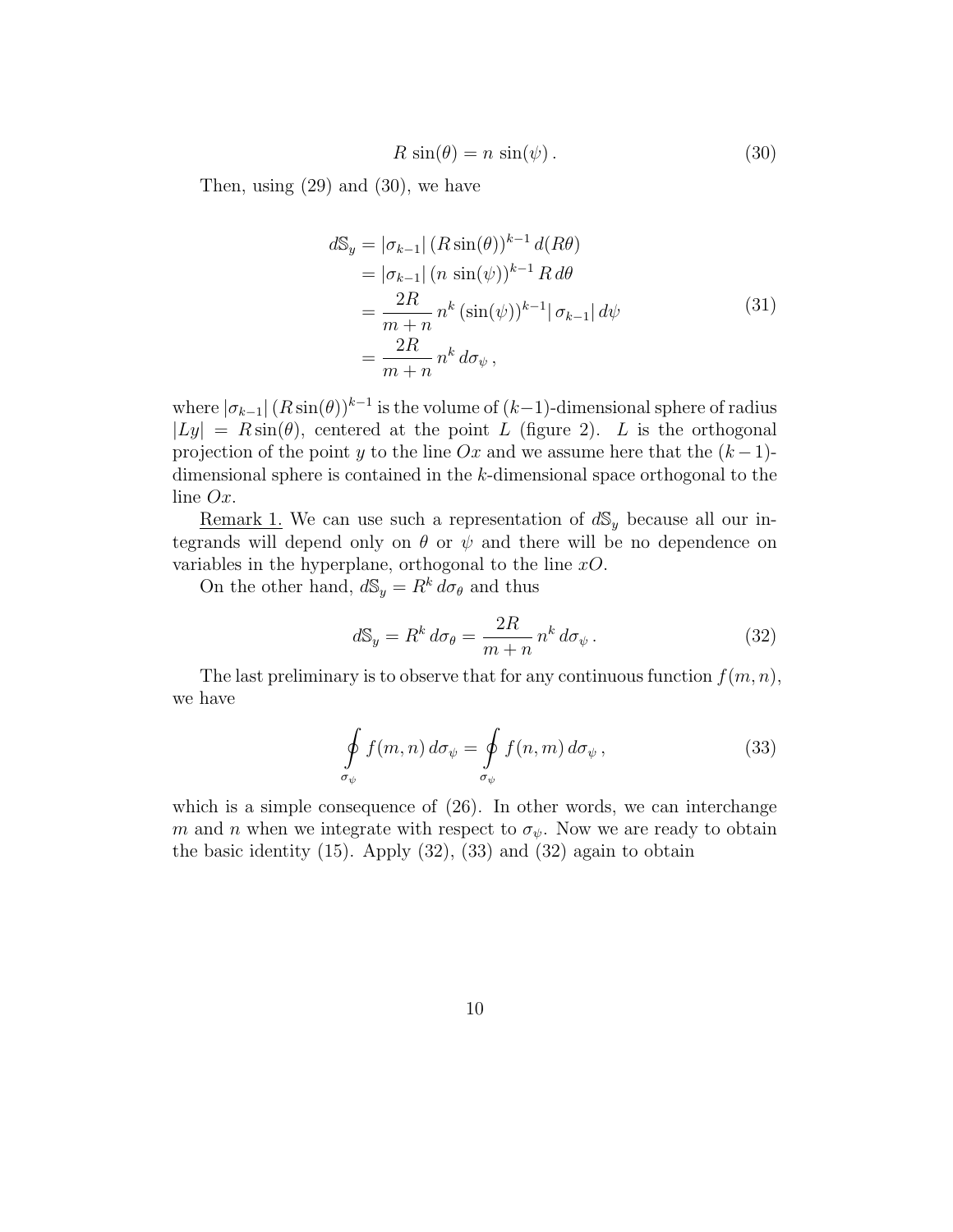$$
\oint_{S^k} \left(\frac{m}{n}\right)^{\alpha} dS = \oint_{\sigma_{\theta}} \left(\frac{m}{n}\right)^{\alpha} R^k d\sigma_{\theta}
$$
\n
$$
= \oint_{\sigma_{\psi}} \left(\frac{m}{n}\right)^{\alpha} \frac{2R}{m+n} n^k d\sigma_{\psi}
$$
\n
$$
= \oint_{\sigma_{\psi}} \left(\frac{n}{m}\right)^{\alpha} \frac{2R}{m+n} m^k d\sigma_{\psi}
$$
\n
$$
= \oint_{\sigma_{\psi}} \left(\frac{m}{n}\right)^{-\alpha} \frac{m^k}{n^k} \frac{2R}{m+n} n^k d\sigma_{\psi}
$$
\n
$$
= \oint_{\sigma_{\phi}} \left(\frac{m}{n}\right)^{k-\alpha} R^k d\sigma_{\theta} = \oint_{S^k} \left(\frac{m}{n}\right)^{k-\alpha} dS_y.
$$
\n(34)

Thus, the proof of the right hand side implication in (15) is complete for the case  $|x| < R$ . To finish the proof of the implication " $\Rightarrow$ ", we have to consider the case:  $|x| > R$ .

<u>Remark 2.</u> A simpler proof for the case  $|x| < R$  can be obtained by using an angle  $\theta^*$  introduced by Schwarz (see [6], p.168, or see figure 6 from section 7). Unfortunately,  $\theta^*$  can not be used to compute integrals (25) for  $p = k - 1$ ,  $k + 1$ . For this reason we chose the angle  $\psi$  in the proof presented above. An outline of the simpler proof will be given in the appendix.

Let x be outside of the sphere  $\mathbb{S}^k$ . To use the Lemma 1, we assume that  $y \in \mathbb{S}^k = \mathbb{S}^k(R)$ , where  $R = |y|$  and  $x \in \mathbb{S}^k(r)$  is a k-dimensional sphere of radius  $r = |x|$  centered at the origin O. Then, using the previous result and the Lemma 1 (see  $(20)$ ), we have

$$
\oint_{\mathbb{S}^k} \omega^{\alpha} d\mathbb{S}_y = \left(\frac{|y|}{|x|}\right)^k \oint_{\mathbb{S}^k(r)} \omega^{\alpha} d\mathbb{S}_x = \left(\frac{|y|}{|x|}\right)^k \oint_{\mathbb{S}^k(r)} \omega^{\beta} d\mathbb{S}_x = \oint_{\mathbb{S}^k} \omega^{\beta} d\mathbb{S}_y. \tag{35}
$$

The above derivation completes the proof of the implication "⇒" of Theorem  $1 \blacksquare$ 

Remark 3. Similar proof for x outside of the sphere, can be obtain using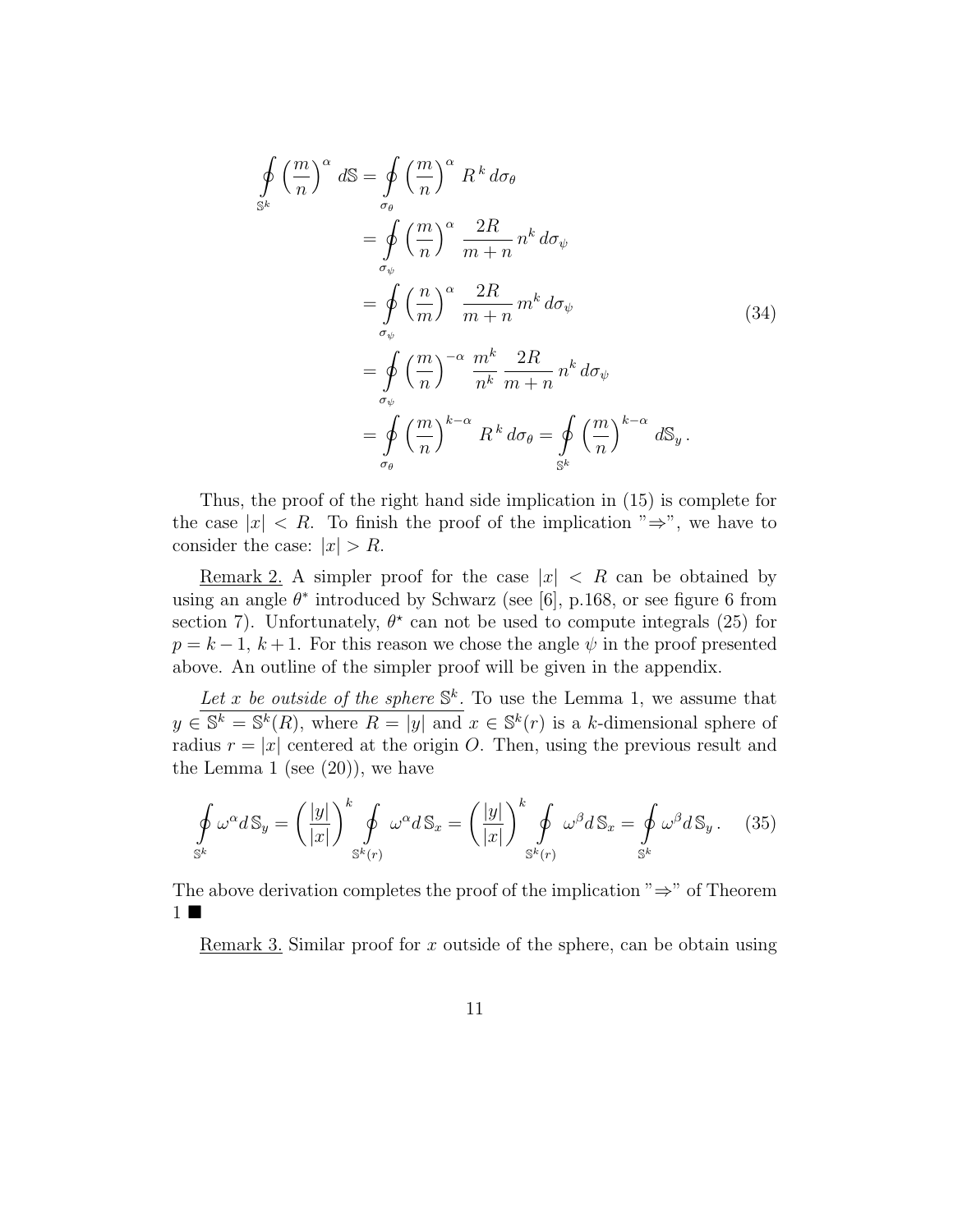Proposition 2 (section 2). I.e.

$$
\oint_{\mathbb{S}^k} \left(\frac{m}{n}\right)^{\alpha} d\mathbb{S}_y = \oint_{\mathbb{S}^k} \left(\frac{\overline{m}}{\overline{n}}\right)^{\alpha} d\mathbb{S}_y = \oint_{\mathbb{S}^k} \left(\frac{\overline{m}}{\overline{n}}\right)^{\beta} d\mathbb{S}_y = \oint_{\mathbb{S}^k} \left(\frac{m}{n}\right)^{\beta} d\mathbb{S}_y, \qquad (36)
$$

where  $\alpha + \beta = k$ , as before

Remark 4. The right hand side implication " $\Rightarrow$ " in (15) remains true even for complex numbers  $\alpha$  and  $\beta$ . To see this, let us consider the following two functions

$$
F(\alpha) = \oint_{\mathbb{S}^k} \omega^{\alpha} d\mathbb{S}_y \quad \text{and} \quad G(\alpha) = \oint_{\mathbb{S}^k} \omega^k \cdot \omega^{-\alpha} d\mathbb{S}_y \tag{37}
$$

Notice now that

$$
F(\alpha) = \int_{0}^{\pi} \left| \frac{R^2 - |x|^2}{(R^2 + |x|^2 - 2R|x|\cos(\theta))^{1/2}} \right|^{\alpha} R^k(\sin(\theta))^{k-1} d\theta \qquad (38)
$$

is analytic in  $\mathbb C$  by the theorem about interchanging integration and differentiation (see [3], p.159). Similarly,  $G(\alpha)$  is also analytic in  $\mathbb{C}$ .

These two analytic functions coincide on R, i.e.  $G(\alpha) = F(\alpha)$  for all  $\alpha \in \mathbb{R}$ , as it was shown above. Therefore, by the identity theorem (see [2], p.228),  $F(\alpha) \equiv G(\alpha)$  for every  $\alpha \in \mathbb{C}$ 

Proof of the left hand side implication "  $\Leftarrow$  " in (15). Let

$$
\oint_{\mathbb{S}^k} \omega^{\alpha} d\mathbb{S}_y = \oint_{\mathbb{S}^k} \omega^{\beta} d\mathbb{S}_y.
$$
\n(39)

Assume that  $\alpha$  is given and fixed. We have to show that the equation

$$
F(\alpha) = \oint_{S^k} \omega^{\alpha} dS_y = \oint_{S^k} \omega^{\lambda} dS_y = F(\lambda)
$$
 (40)

has only two solutions with respect to variable  $\lambda$ , i.e.  $\lambda = \alpha$ ,  $k - \alpha$ . At first, note that, since  $\lambda + (k - \lambda) = k$ , the function  $F(\lambda)$  is symmetric with respect to the point  $\lambda = k/2$ . Moreover, it is not hard to see that

$$
F(\lambda) = \int_{0}^{\pi} \left| \frac{R^2 - |x|^2}{(R^2 + |x|^2 - 2R|x|\cos(\theta))^{1/2}} \right|^{\lambda} R^k(\sin(\theta))^{k-1} d\theta \qquad (41)
$$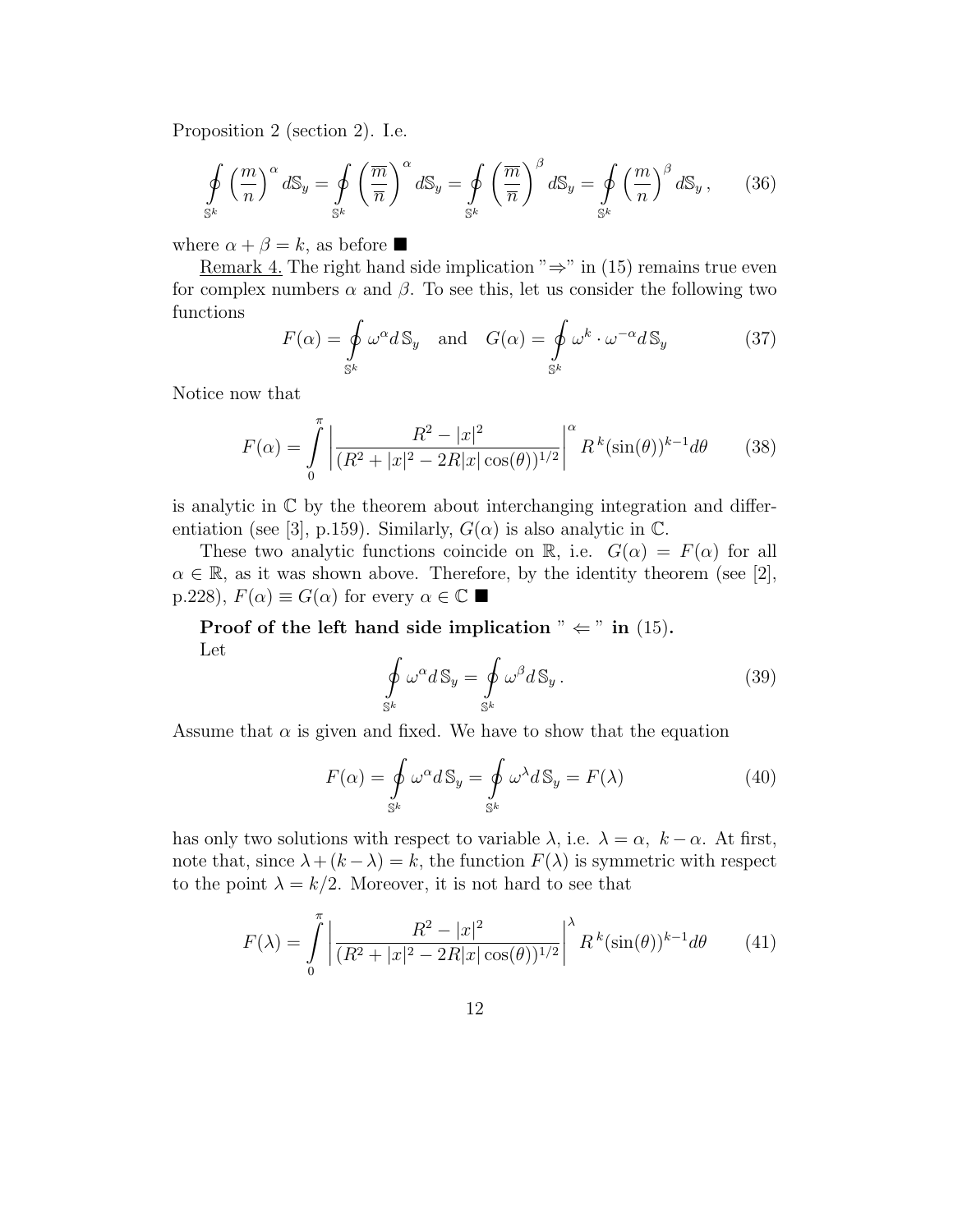is continuous and differentiable with respect to the  $\lambda$  since the integrand, as well as its partial derivative with respect to  $\lambda$  is continuous in the region  $0 \leq \theta \leq \pi$ ,  $\lambda_1 \leq \lambda \leq \lambda_2$  for every  $\lambda_1$ ,  $\lambda_2 \in \mathbb{R}$  such that  $\lambda_1 < \lambda_2$ . Therefore, we can apply the Leibnitz rule of differentiation under integral sign (see [4], p. 121). That is

$$
\frac{dF(\lambda)}{d\lambda} = \oint_{\mathbb{S}^k} \omega^\lambda \cdot (\ln \omega) \, d\mathbb{S}_y \,. \tag{42}
$$

We can apply the same rule one more time to obtain

$$
\frac{d^2F(\lambda)}{(d\lambda)^2} = \oint_{\mathbb{S}^k} \omega^\lambda \cdot (\ln \omega)^2 d\mathbb{S}_y > 0 \quad \forall \lambda \in \mathbb{R}.
$$
 (43)

Therefore, the graph of our function  $\xi = F(\lambda)$ , plotted on the plane  $(\lambda, \xi)$ is convex and symmetric with respect to the line  $\lambda = k/2$ . This means that  $\lambda = k/2$  is the minimum point for  $F(\lambda)$ . Therefore, at every level  $\nu \in \mathbb{R}$ , such that

$$
\nu > \oint_{\mathbb{S}^k} \omega^{k/2} d\mathbb{S}_y, \qquad (44)
$$

the equation  $F(\lambda) = \nu$  has only two solutions  $\alpha$  and  $\beta$  satisfying the condition  $\alpha + \beta = k$ 

#### Proof of Corollary 2.

Note that the condition:  $a > b > 0$  is sufficient to find R and r such that  $R > r > 0$  and the equalities  $R^2 + r^2 = a$ ,  $2R r = b$  hold. Thus, the function under the integral can be reduced to the Poisson kernel which yields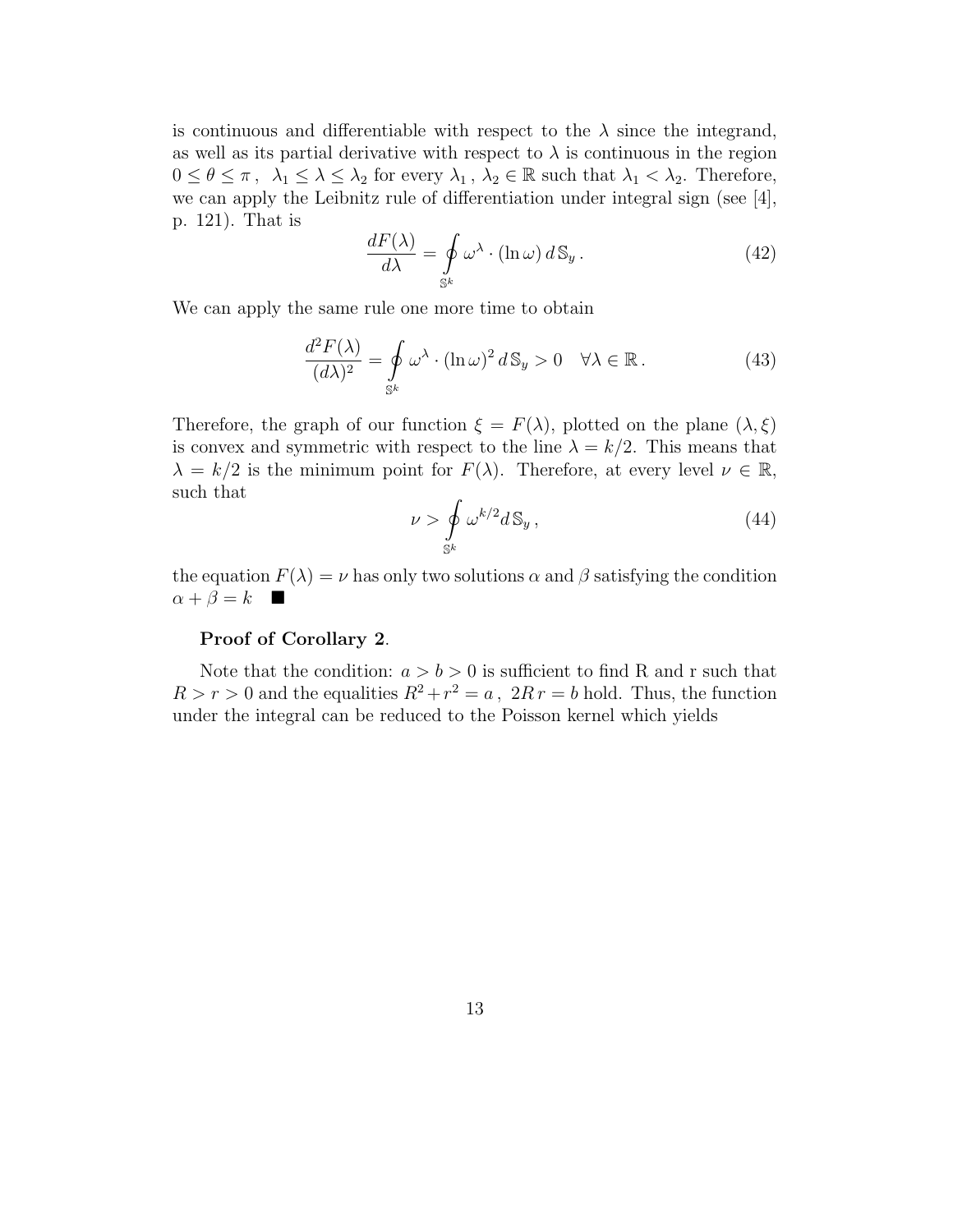$$
\int_{0}^{2\pi} \frac{d\theta}{(a - b \sin(\theta))^{p}}
$$
\n
$$
= (R^{2} - r^{2})^{-p} \int_{0}^{2\pi} \left( \frac{R^{2} - r^{2}}{R^{2} + r^{2} + 2R r \cos(\theta)} \right)^{p} d\theta
$$
\n
$$
= (a^{2} - b^{2})^{-p/2} \int_{0}^{2\pi} \left( \frac{m}{n} \right)^{p} d\theta
$$
\n
$$
= (a^{2} - b^{2})^{-p/2} \int_{0}^{2\pi} \left( \frac{m}{n} \right)^{1-p} d\theta
$$
\n
$$
= (a^{2} - b^{2})^{1/2-p} \int_{0}^{2\pi} (a - b \sin(\theta))^{p-1} d\theta.
$$
\n(45)

Remark 4. When we integrate a  $2\pi$ -periodic function over the period from 0 to  $2\pi$ , we can replace  $\sin(\theta)$  by  $\cos(\theta)$  and vice versa without changing the result of the integration.

### 4. ALGEBRAIC COMPUTATION OF THE ELECTROSTATIC POTENTIAL CREATED BY A CHARGE WITH EVENLY DIS-TRIBUTED DENSITY

We will see here that the technique developed in the proof of the theorem is found to be useful for the direct computation of some integrals.

Definition 1. Define a point charge in  $\mathbb{R}^{k+1}$  as a pair  $(Q, x)$ , where  $Q \in \mathbb{R}$ is called charge measure or, simple, charge and  $x \in \mathbb{R}^{k+1}$  is called the location of the charge.

Definition 2. The electrostatic potential in  $\mathbb{R}^{k+1}$  created by a point charge  $(Q, x)$  is the function of one variable  $y \in \mathbb{R}^{k+1} \setminus \{x\},\$ 

$$
W_k^Q(x, y) = \frac{Q}{|x - y|^{k - 1}}.
$$
\n(46)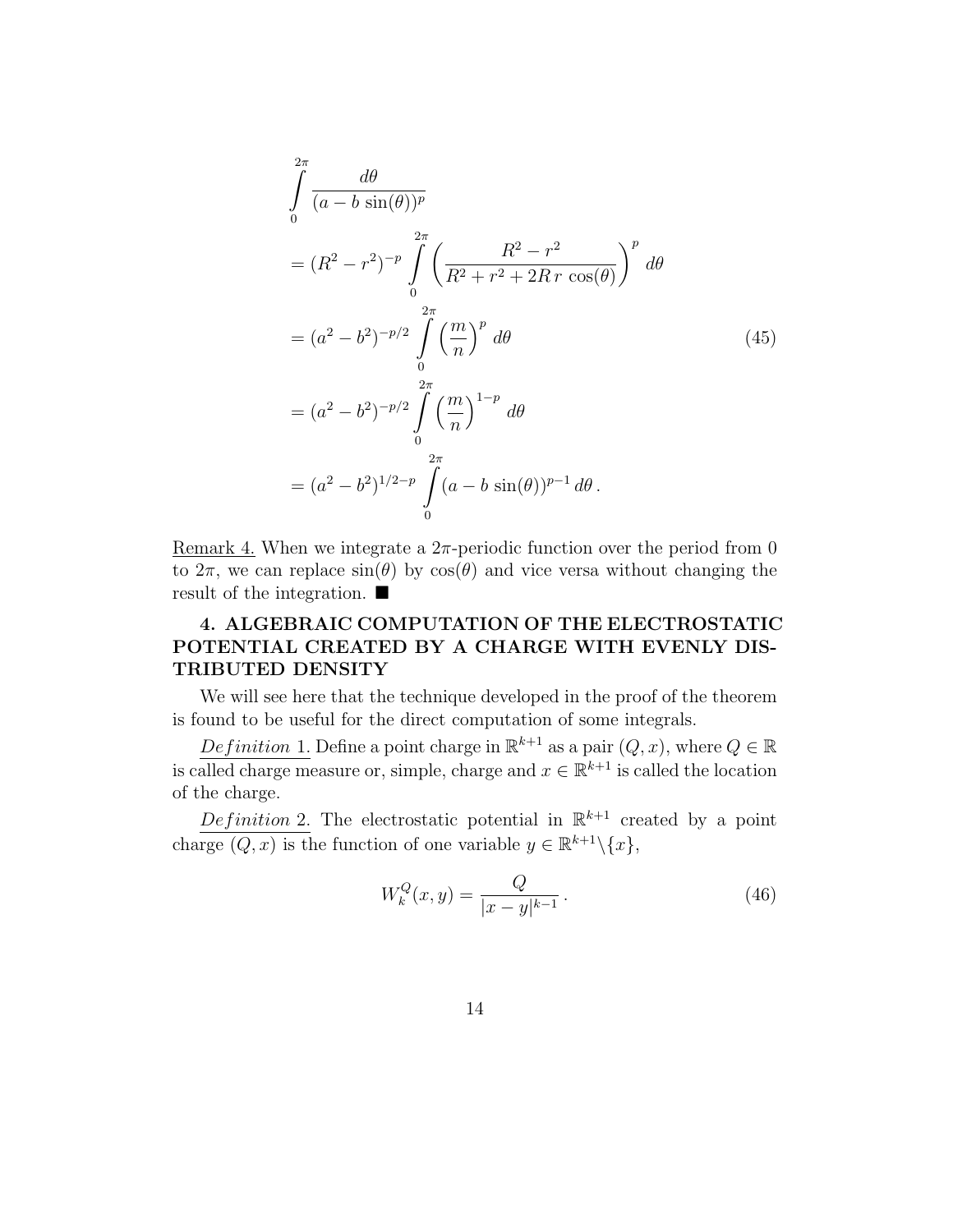We will see that for every  $y \neq x$ ,  $W_k^Q$  $\kappa_k^{Q}(x, y)$  is a harmonic function with respect to the variables x, y and  $W_k^Q$  $k<sup>Q</sup>(x, y)$  depends only on the distance between  $x$  and  $y$ . So, definition 2 is a natural generalization of the electrostatic potential in  $\mathbb{R}^3$  created by a point charge (see [5], p. 738).

 $Definition 3. The electrostatic potential created by a k-dimensional sphere$  $\mathbb{S}^k \in \mathbb{R}^{k+1}$  is the function

$$
F_k(x) = \oint_{\mathbb{S}^k} \frac{\rho(y)}{|x - y|^{k-1}} \, d\mathbb{S}_y \,,\tag{47}
$$

where  $y \in \mathbb{S}^k$  and  $\rho(y)$  is a continuous function called the density distribution.

Note that this definition is a natural generalization of the potential created by a distributed charge on a surface in  $\mathbb{R}^3$  (see [5], p. 738). Note also that the function  $F_k(x)$  is well defined for every  $x \in \mathbb{R}^{k+1}$ , although, we will consider it only for  $x \notin \mathbb{S}^k$ .

Consider the potential created by the sphere  $\mathbb{S}^k \in \mathbb{R}^{k+1}$  for  $\rho(y) \equiv \text{const}$ ,  $y \in \mathbb{S}^k$ . Without loss of generality, we may assume that  $\rho(y) \equiv 1$ . Thus, we have

**Proposition.** Let  $\rho(y) \equiv 1$ . Then

$$
\oint_{S^k} \frac{dS_y}{|x - y|^{k - 1}} = F_k(x) = \frac{|S^k|}{R^{k - 1}}, \quad \text{for} \quad |x| < R \tag{48}
$$

and

$$
\oint_{\mathbb{S}^k} \frac{d \mathbb{S}_y}{|x - y|^{k - 1}} = F_k(x) = \frac{|\mathbb{S}^k|}{|x|^{k - 1}}, \quad \text{for} \quad |x| > R \tag{49}
$$

**Proof of** (48). Let x be inside a sphere  $\mathbb{S}^k$  (figure 4).

Using (32), (33) and elementary algebra, we have

$$
\oint_{S^k} \frac{dS_y}{|x - y|^{k-1}} = \oint_{\sigma_{\psi}} \frac{1}{n^{k-1}} \frac{2R}{m+n} n^k d\sigma_{\psi}
$$
\n
$$
= R \oint_{\sigma_{\psi}} \frac{2n}{m+n} d\sigma_{\psi} = R \oint_{\sigma_{\psi}} \frac{2m}{m+n} d\sigma_{\psi}
$$
\n
$$
= R \oint_{\sigma_{\psi}} \left(2 - \frac{2n}{m+n}\right) d\sigma_{\psi}.
$$
\n(50)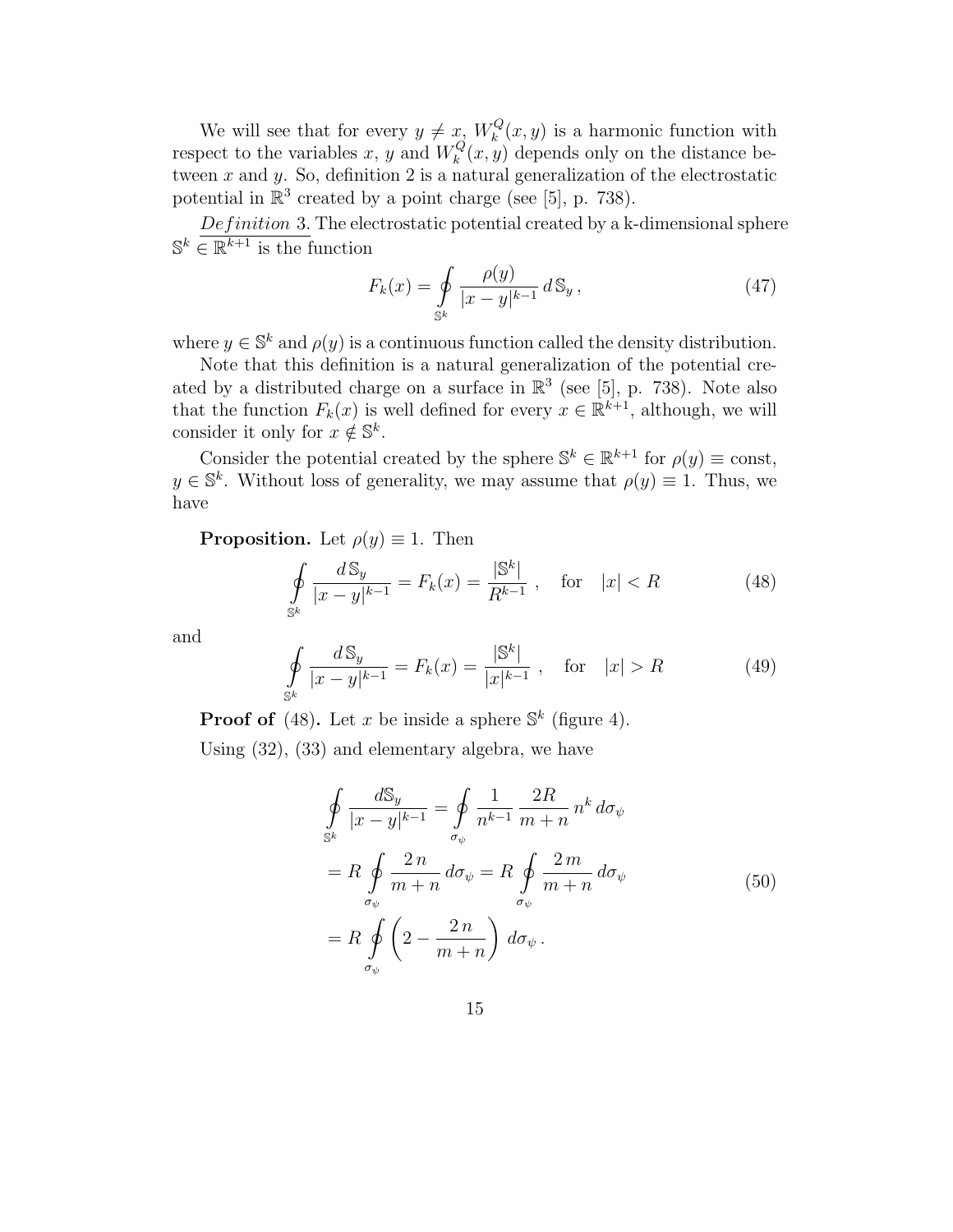Hence

$$
F(x) = R \oint_{\sigma_{\psi}} \frac{2n}{m+n} d\sigma_{\psi} = R \oint_{\sigma_{\psi}} \left( 2 - \frac{2n}{m+n} \right) d\sigma_{\psi}.
$$
 (51)

Therefore

$$
F(x) = \oint_{S^k} \frac{dS_y}{|x - y|^{k - 1}} = R |\sigma_k| = \frac{|S^k|}{R^{k - 1}},
$$
\n(52)

where  $|\sigma_k|$  is the area of a k-dimensional unit sphere and  $|\mathbb{S}^k|$  is the area of a k-dimensional sphere of radius R. Thus, the electrostatic potential inside a sphere created by a charge, evenly distributed on the sphere, is constant.

**Proof of** (49). Let x be outside of the sphere  $\mathbb{S}^k$ . Note that identity (49) can be obtained as a simple consequence of Lemma 1 and (48). Indeed, let  $r = |x| > |y| = R$  and let  $g(|x - y|) = 1/|x - y|^{k-1}$ . Then, using (48) and  $(19)$ , we have

$$
|x|^{k} \oint_{\mathbb{S}^{k}(R)} g(|x-y|) d\mathbb{S}_{y} = R^{k} \oint_{\mathbb{S}^{k}(r)} g(|x-y|) d\mathbb{S}_{x} = R^{k} \cdot \frac{|\mathbb{S}^{k}(r)|}{|x|^{k-1}}, \quad (53)
$$

which yields

$$
\oint_{\mathbb{S}^k(R)} g(|x-y|) d\mathbb{S}_y = \frac{R^k \cdot |\sigma_k|}{|x|^{k-1}} = \frac{|\mathbb{S}^k(R)|}{|x|^{k-1}},
$$
\n(54)

where, as before,  $\mathbb{S}^k(r)$  and  $\mathbb{S}^k(R) = \mathbb{S}^k$  are 2 concentric k-dimensional spheres of radii r and R respectively centered at the origin  $O \blacksquare$ 

Thus, we see that the potential at point  $x$  is equal to the potential created by the point charge with measure  $|\mathbb{S}^k|$  and located at O.

#### Remark 1.

Identity (48) implies that the function  $1/|x-y|^{k-1}$  is harmonic. This conclusion follows from Theorem 3 in the Appendix (section 7).

#### Remark 2.

As a bonus, using cases 1, 2 (see  $(48)$ ,  $(49)$ ) and identity  $(17)$ , we can easily see that

**1.** For  $x$  inside a sphere,

$$
\oint_{\mathbb{S}^k} \frac{d\mathbb{S}_y}{|x - y|^{k+1}} = \frac{R|\sigma_k|}{R^2 - |x|^2}.
$$
\n(55)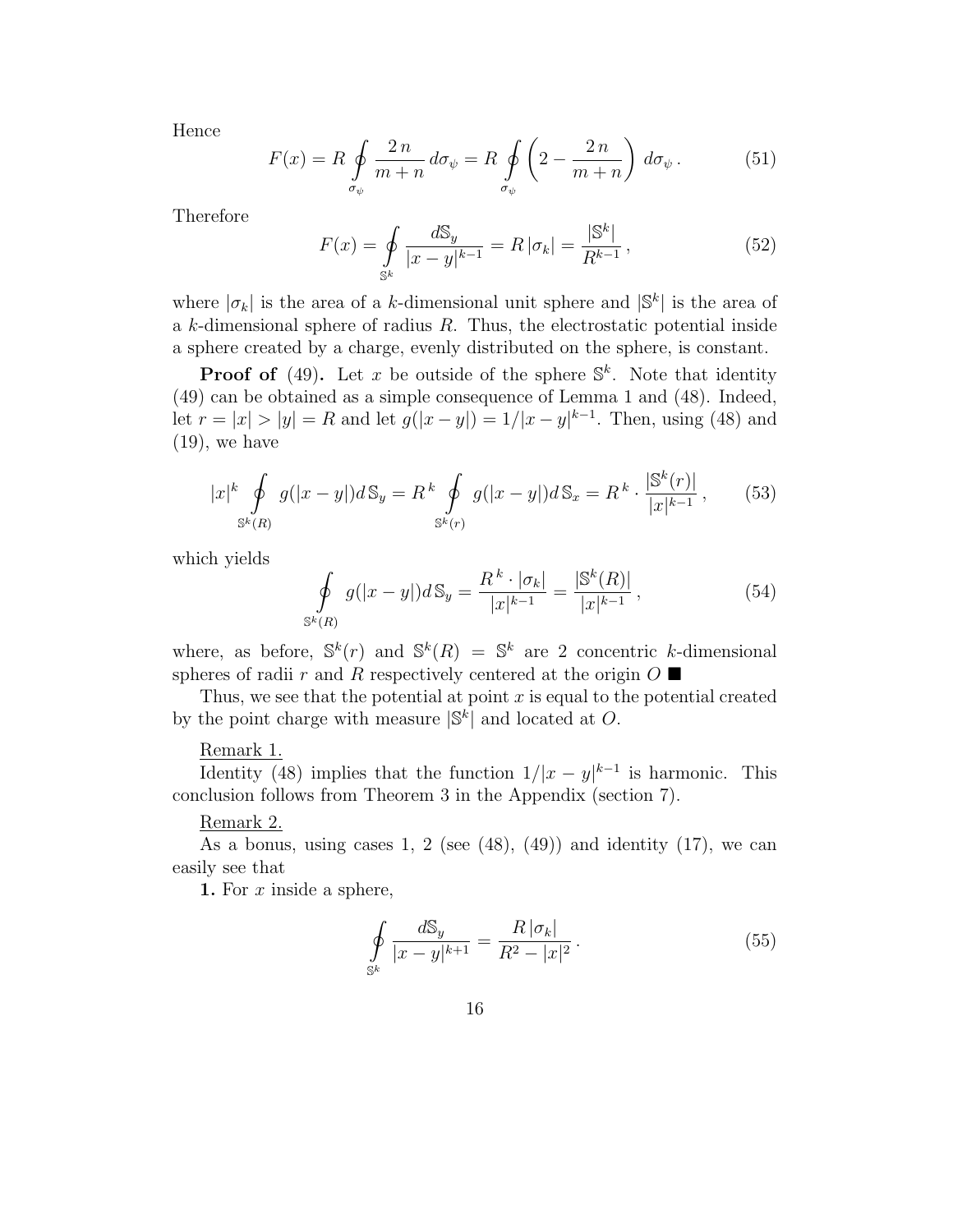2. For x outside of a sphere

$$
\oint_{\mathbb{S}^k} \frac{dS_y}{|x - y|^{k+1}} = \left(\frac{R}{|x|}\right)^{k-1} \frac{R \, |\sigma_k|}{|x|^2 - R^2} \,. \tag{56}
$$

**3**. For every  $x \notin \mathbb{S}^k$ 

$$
\oint_{\mathbb{S}^k} \frac{d\mathbb{S}_y}{|x - y|^{2k}} = \frac{|\mathbb{S}^k|}{|R^2 - |x|^2|^k},
$$
\n(57)

which is a simple consequence of the basic identity (16) only.

Remark 3. The identity (55) can be obtained directly. Using figure 4, observe that

$$
\frac{R^2 - |x|^2}{|x - y|^{k+1}} = \frac{m \cdot n}{n^{k+1}} = \frac{m}{n^k}
$$
\n(58)

and repeat the process shown in (50).

#### 5. DIRICHLET PROBLEM.

Let  $f(y)$  be a continuous function defined on the k-dimensional sphere  $\mathbb{S}^k$ of radius R centered at the origin O. The Dirichlet problem is to find a harmonic function  $U(x)$  inside (outside) the sphere  $\mathbb{S}^k$  such that  $\lim_{x\to x_0} f(x) =$  $f(x_0)$  for every  $x_0 \in \mathbb{S}^k$ .

#### Solution.

Let us solve, first, the simplest Dirichlet problem corresponding to  $f(y) \equiv$ 1. It turns out that the solution is  $U(x) \equiv 1$ . Note, also, that the solution can be described by means of electrostatic potential function defined in (45), since this function is harmonic. According to (48), we can distribute charge on  $\mathbb{S}^k$  in such a way as to make unit potential inside the sphere. It is not hard to see that the density of this distribution should be  $\rho = 1/R |\sigma_k|$ . Therefore, a solution for the simplest Dirichlet problem can be presented in the following form

$$
U(x) \equiv 1 = \frac{1}{R \, |\sigma_k|} \oint_{\mathbb{S}^k} \frac{d \, \mathbb{S}_y}{|x - y|^{k - 1}} = \frac{1}{R \, |\sigma_k|} \oint_{\mathbb{S}^k} \frac{R^2 - |x|^2}{|x - y|^{k + 1}} d \, \mathbb{S}_y \,, \tag{59}
$$

where the last equality was obtained by using (17) or the last integral can be computed directly by using the argument described in remark 3 above.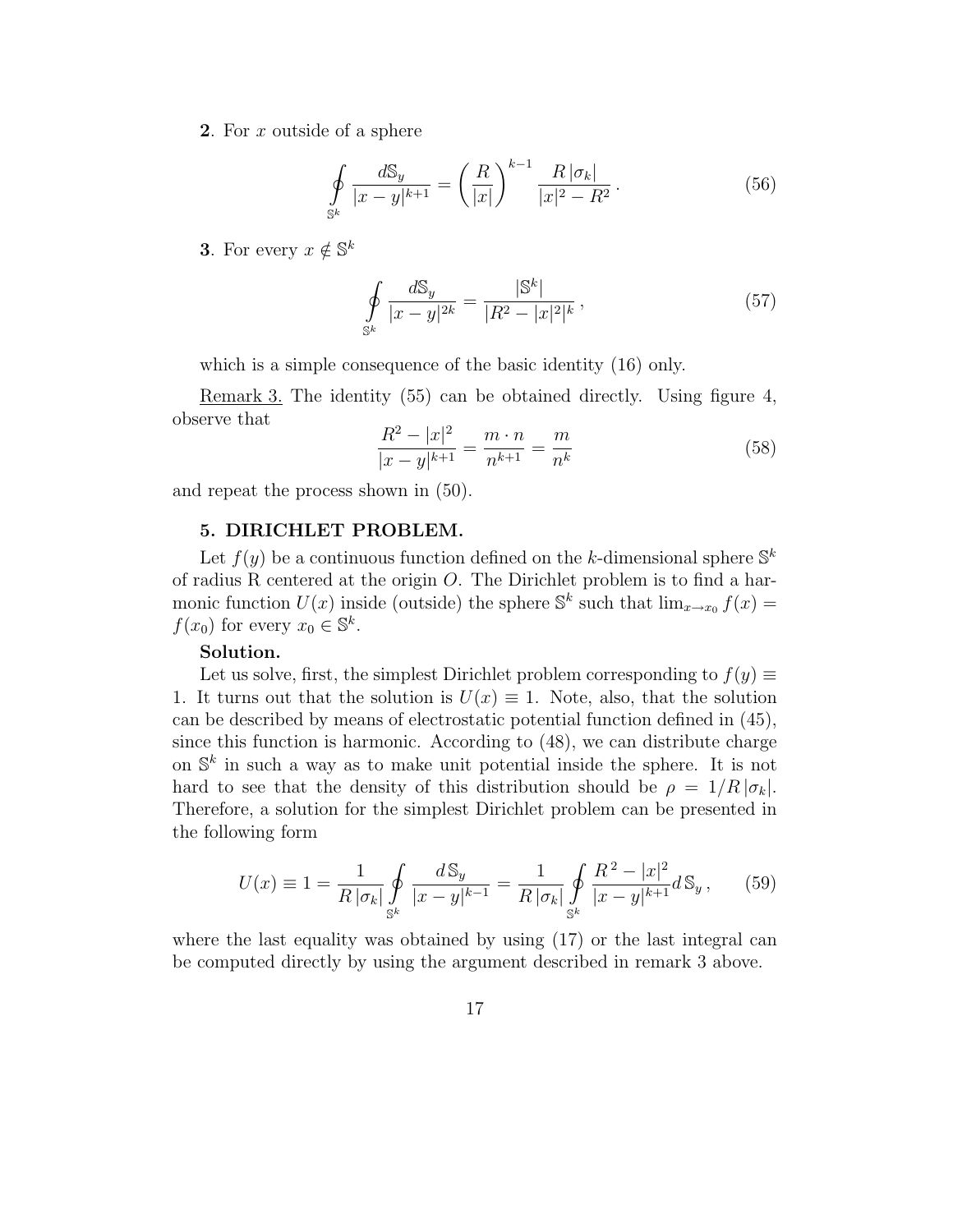To obtain a solution for an arbitrary Dirichlet problem, as well as to check the boundary condition for the simple one  $(f(y) \equiv 1 \text{ for } y \in \mathbb{S}^k)$ , it is enough to note that the integrand

$$
P_k(x,y) = \frac{1}{R|\sigma_k|} \cdot \frac{R^2 - |x|^2}{|x - y|^{k+1}},
$$
\n(60)

obtained in  $(59)$ , is harmonic with respect to x, which can be easily checked by direct computation, and

$$
\lim_{x \to x_0} \oint_{\mathbb{S}^k} P_k(x, y) \cdot f(y) d\mathbb{S}_y = f(x_0)
$$
\n(61)

for every  $x_0 \in \mathbb{S}^k$  and for every continuous function f defined on  $\mathbb{S}^k$ . The last property (61) is proved carefully for  $k = 1$  in [6] (p.168). One can easily see that the proof for arbitrary  $k$  can be obtained as a copy of the proof given in [6]. Note also that both of these properties hold for  $|x| < R$ , as well as, for  $|x| > R$ . Therefore, the function

$$
W(x) = \frac{1}{R \, |\sigma_k|} \oint\limits_{\mathbb{S}^k} \frac{|R^2 - |x|^2|}{|x - y|^{k+1}} \cdot f(y) d\mathbb{S}_y \tag{62}
$$

gives a solution for any Dirichlet problem, i.e.  $W(x)$  is harmonic inside (outside) the  $\mathbb{S}^k$  and  $\lim_{x\to x_0} W(x) = f(x_0)$  for every continuous function f defined on  $\mathbb{S}^k$   $\blacksquare$ 

Remark. The traditional way to compute both of the integrals in (59) for x inside  $\mathbb{S}^k$  relies on using Stokes' formula (see [7], p. 27, exercises 17, 18).

#### 6. INEQUALITIES

Using identity (16) and elementary algebra, we can obtain some nontrivial inequalities presented in the following theorem:

**Theorem 2.** Let  $x \notin \mathbb{S}^k$  and  $y \in \mathbb{S}^k$ . Then

$$
\frac{|\mathbb{S}^k|}{|R - s|x||^k \cdot |R + s|x||^{\alpha - k}} \le \oint_{\mathbb{S}^k} \frac{d\mathbb{S}_y}{|x - y|^{\alpha}} \le \frac{|\mathbb{S}^k|}{|R + s|x||^k \cdot |R - s|x||^{\alpha - k}},\tag{63}
$$

where  $s = sign(\alpha - 2k)$  for  $\alpha \neq 2k$  and  $s = 1$  for  $\alpha = 2k$ . The equality holds if and only if  $\alpha = 2k$  or  $x = 0$ .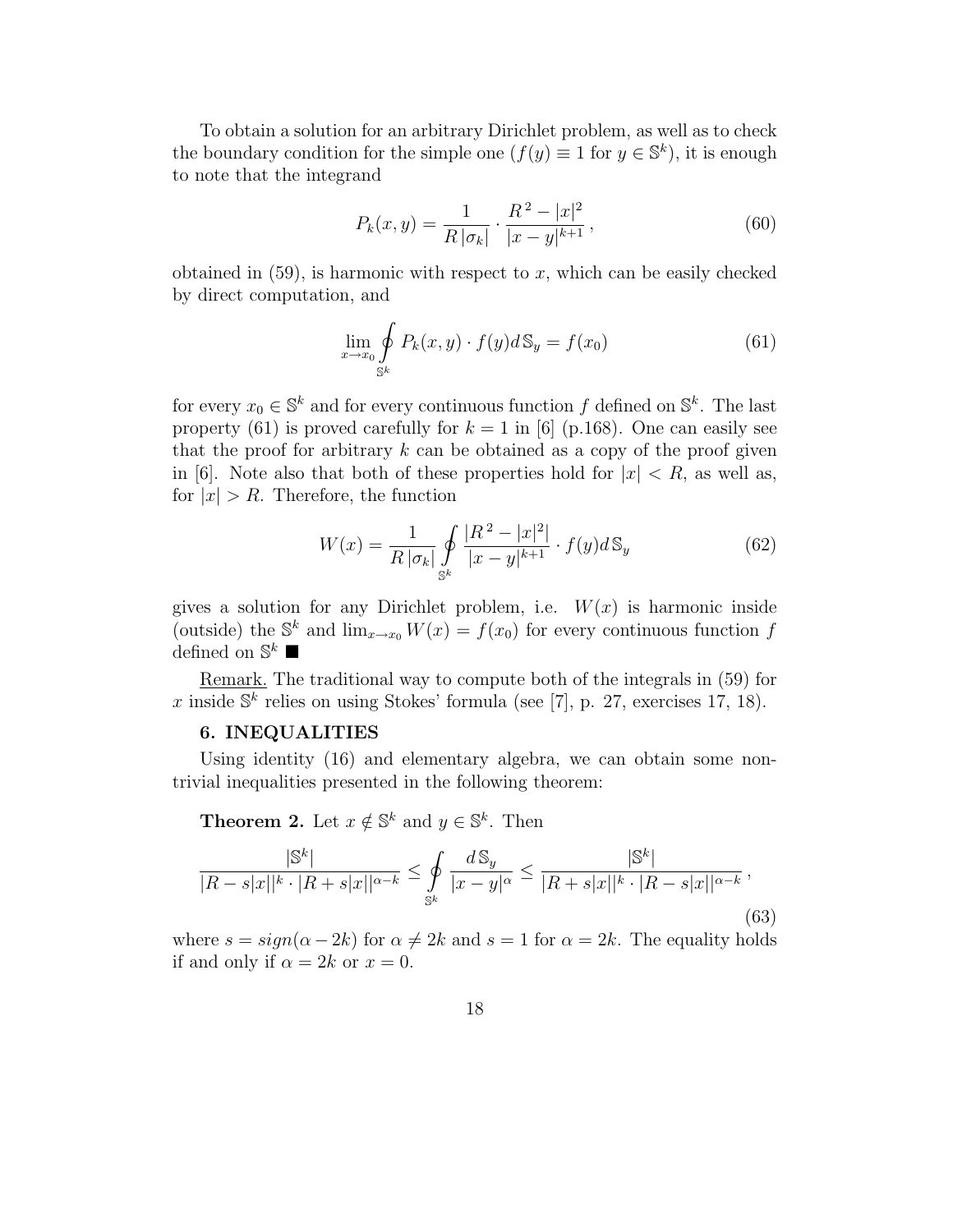We will show in the remarks that for  $\alpha > k > 1$  these lower and upper bounds are finer then the following obvious bounds  $C$  and  $D$ 

$$
C = \frac{|\mathbb{S}|^k}{|R + |x| |^{\alpha}} \le \oint_{\mathbb{S}^k} \frac{d \mathbb{S}_y}{|x - y|^{\alpha}} \le \frac{|\mathbb{S}|^k}{|R - |x| |^{\alpha}} = D,
$$
(64)

where equalities hold only for  $|x| = 0$ .

<u>Remark 1.</u> For  $\alpha > k$  and  $x \neq 0$ , we have

$$
C < \frac{|\mathbb{S}^k|}{|R+s|x||^k \cdot |R-s|x||^{\alpha-k}} \le \frac{|\mathbb{S}^k|}{|R-s|x||^k \cdot |R+s|x||^{\alpha-k}} < D \quad (65)
$$

where the equality holds only for  $\alpha = 2k$ .

Remark 2. For  $k = 1$ , and  $a > b > 0$ , we can write

$$
A = \frac{2\pi}{(a-s\,b)^{1/2} \cdot (a+s\,b)^{p-1/2}} \le \int_{0}^{2\pi} \frac{d\theta}{(a-b\sin(\theta))^p} \le \frac{2\pi}{(a+s\,b)^{1/2} \cdot (a-s\,b)^{p-1/2}} = B,
$$
\n(66)

where  $s = sign(p-1)$  for  $p \neq 1$  and  $s = 1$  for  $p = 1$ . A and B are just notations for these upper and lower bounds. The equality holds if and only if  $p = 1$  or  $b = 0$ .

For  $p > 1/2$ , we have

$$
\frac{2\pi}{(a+b)^p} < A \le B < \frac{2\pi}{(a-b)^p},\tag{67}
$$

where the equality holds only for  $p = 1$ .

**Example 1.** If  $a > b > 0$ , then

$$
\int_{0}^{2\pi} \frac{d\theta}{(a-b\sin\theta)^{3/2}} \le \frac{2\pi}{(a-b)\sqrt{a+b}} < \frac{2\pi}{(a-b)^{3/2}}.
$$
 (68)

Example 2.

$$
\oint_{\mathbb{S}^2} \frac{d\mathbb{S}_y}{|x-y|^5} \le \frac{4\pi R^2}{||x|+R|^2 \cdot ||x|-R|^3} < \frac{4\pi R^2}{||x|-R|^5} \tag{69}
$$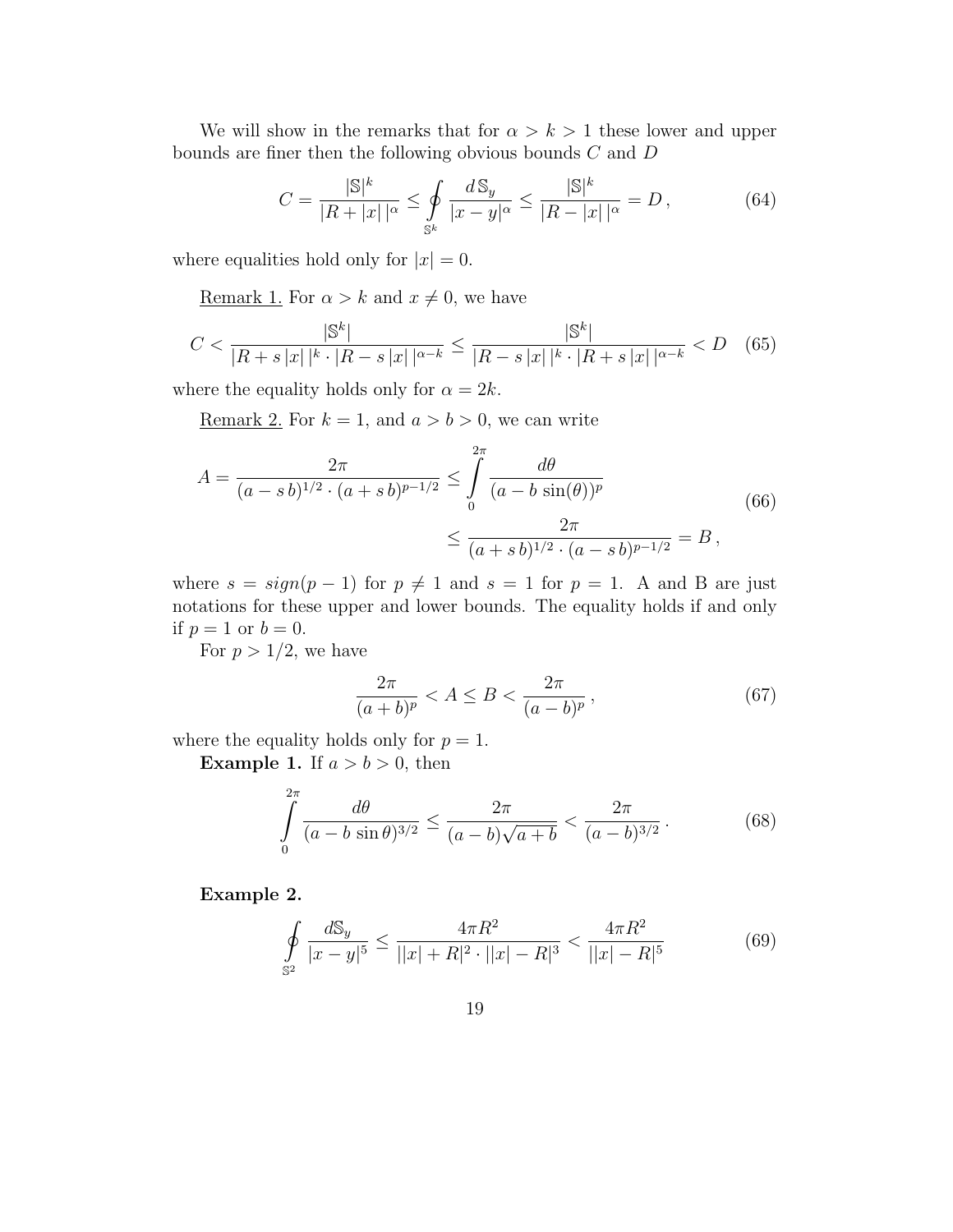where  $x \notin \mathbb{S}^2$  and  $y \in \mathbb{S}^2$ .

**Proof of theorem 2.** Using the basic inequality (16), we have: 1. For  $\alpha \leq 2k$ 

$$
\oint_{S^k} \frac{dS_y}{|x - y|^{\alpha}} = |R^2 - |x|^2|^{k - \alpha} \oint_{S^k} \frac{dS_y}{|x - y|^{2k - \alpha}}
$$
\n
$$
\leq |S^k| \frac{|R - |x||^{k - \alpha} \cdot |R + |x||^{k - \alpha}}{|R - |x||^{2k - \alpha}} = \frac{|S^k|}{|R - |x||^k \cdot |R + |x||^{\alpha - k}}
$$
\n
$$
= \frac{|S^k|}{|R + s|x||^k \cdot |R - s|x||^{\alpha - k}},
$$
\n(70)

where  $s = sign(\alpha - 2k)$  for  $\alpha \neq 2k$ .

2. For  $\alpha \geq 2k$ 

$$
\oint_{S^k} \frac{dS_y}{|x - y|^{\alpha}} = |R^2 - |x|^2|^{k - \alpha} \oint_{S^k} |x - y|^{\alpha - 2k} dS_y
$$
\n
$$
\leq |R - |x||^{k - \alpha} \cdot |R + |x||^{k - \alpha} \cdot |R + |x||^{\alpha - 2k} \cdot |S^k|
$$
\n
$$
= \frac{|S^k|}{|R + |x||^k \cdot |R - |x||^{\alpha - k}} = \frac{|S^k|}{|R + s|x||^k \cdot |R - s|x||^{\alpha - k}}
$$
\n(71)

where  $s = sign(\alpha - 2k)$  for  $\alpha \neq 2k$ .

It is not hard to see that for  $\alpha = 2k$  we have to make  $s = 1$  or  $s = -1$ . This gives us equalities in both cases. Thus, combining the results obtained in the cases 1 and 2, we get exactly the upper bound in (63). Similarly, we can obtain the lower bound given in (63). Using the same method we can easily prove the inequalities from remark 2 (see (66)).  $\blacksquare$ 

Let us show how to prove the last inequality from remark 1 (see (65)). The first inequality in (65) is obtained in the same way.

**Proof of** (65). 1. Let  $k < \alpha < 2k$ . Then  $s = \text{sign}(\alpha - 2k) = -1$  and therefore

$$
\frac{|\mathbb{S}^k|}{|R+s|x||^k \cdot |R-s|x||^{\alpha-k}} = \left| \frac{R-|x|}{R+|x|} \right|^{\alpha-k} \frac{|\mathbb{S}^k|}{|R-|x||^{\alpha}} < \frac{|\mathbb{S}^k|}{|R-|x||^{\alpha}} \tag{72}
$$

since

$$
\left| \frac{R - |x|}{R + |x|} \right|^{\alpha - k} < 1 \quad \text{for} \quad \alpha > k \tag{73}
$$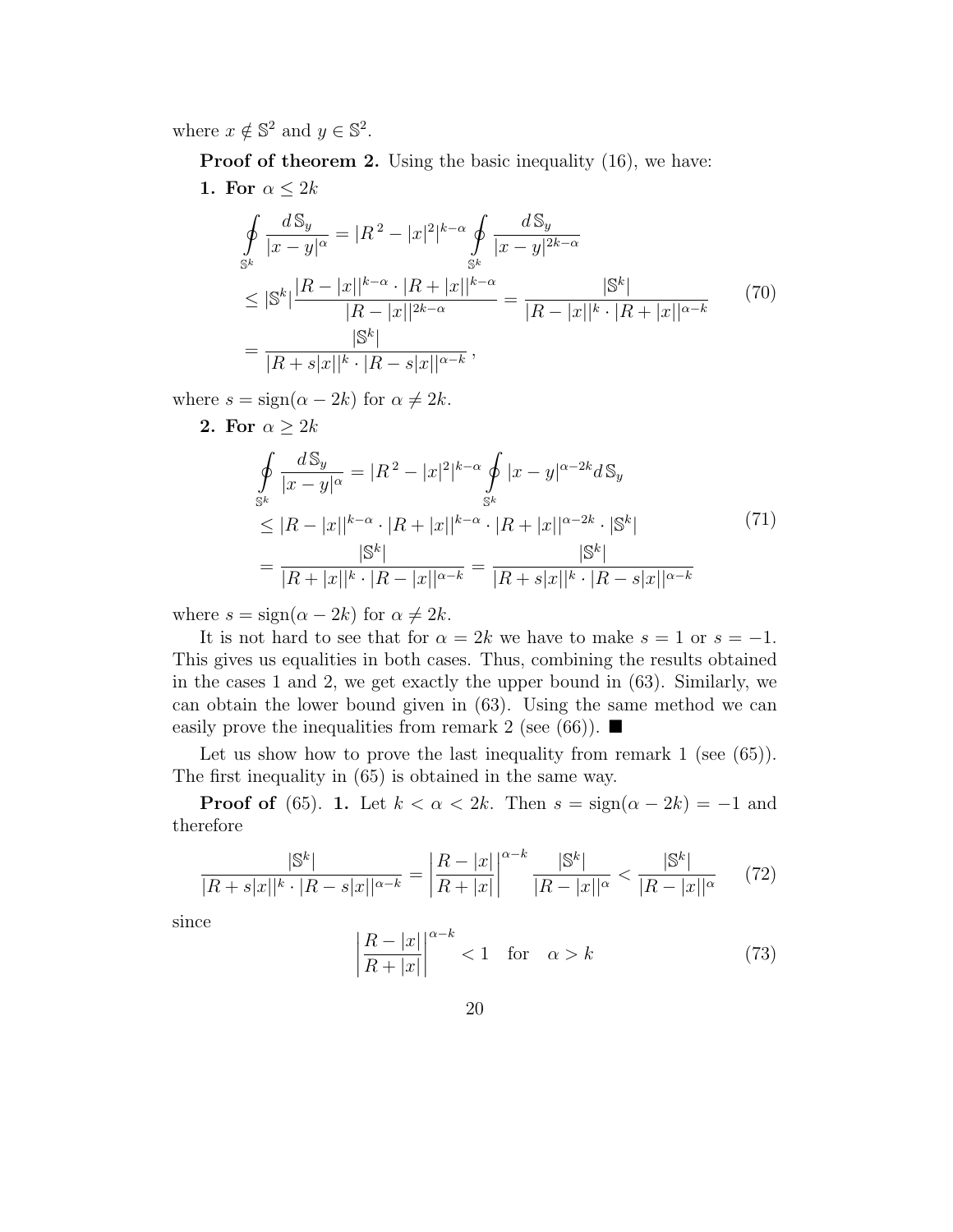**2.** For  $\alpha \geq 2k$ , we have  $s = \text{sign}(\alpha - 2k) = 1$  and then

$$
\frac{|\mathbb{S}^k|}{|R+s|x||^k \cdot |R-s|x||^{\alpha-k}} = \left| \frac{R-|x|}{R+|x|} \right|^k \frac{|\mathbb{S}^k|}{|R-|x||^{\alpha}} < \frac{|\mathbb{S}^k|}{|R-|x||^{\alpha}} \tag{74}
$$

since

$$
\left|\frac{R-|x|}{R+|x|}\right|^k < 1 \quad \text{for} \quad k > 0\tag{75}
$$

**3.** For  $\alpha = k$ , instead of inequality in (72) we will obtain equality.

4. For  $\alpha < 2k$ , we have  $s = \text{sign}(\alpha - 2k) = -1$  and therefore

$$
\frac{|\mathbb{S}^k|}{|R+s|x||^k \cdot |R-s|x||^{\alpha-k}} = \left| \frac{R-|x|}{R+|x|} \right|^{\alpha-k} \frac{|\mathbb{S}^k|}{|R-|x||^{\alpha}} > \frac{|\mathbb{S}^k|}{|R-|x||^{\alpha}} \tag{76}
$$

since

$$
\left|\frac{R-|x|}{R+|x|}\right|^{\alpha-k} > 1 \quad \text{for} \quad \alpha < k \, . \tag{77}
$$

#### 7. APPENDIX.

(A). A simpler proof of the right hand side implication " $\Rightarrow$ " for the case  $x < R$  (Theorem 1).

#### Proposition.

Let x be inside  $\mathbb{S}^k$ , where  $\mathbb{S}^k$  is a k-dimensional sphere of radius R. Let  $ω$  be as defined in (3) and  $α, β$  be real numbers such that  $α + β = k$ . Then

$$
\oint_{\mathbb{S}^k} \omega^{\alpha} d\mathbb{S}_y = \oint_{\mathbb{S}^k} \omega^{\beta} d\mathbb{S}_y. \tag{78}
$$

**Proof.** As it was shown in (25),  $\omega = \frac{m}{n}$  $\frac{m}{n}(\theta)$ , where m and n were introduced in section 2. For the notations below, see figures 6 and 7. Let  $y$  be an arbitrary point from  $\mathbb{S}^k$ , then  $y^*$  is defined as an intersection of the sphere  $\mathbb{S}^k$ and line xy. Angle  $\theta$  is defined as  $\pi - \angle xOy$  and  $\theta^*$  is defined as  $\pi - \angle xOy^*$ . A one dimensional sphere  $\mathbb{S}^1$  or, just a circle, shown on figure 6 is used to demonstrate the relationship between angles  $\theta$  and  $\theta^*$ . This circle appears on cross-sectional plane defined by three points:  $O, x$  and  $y \in \mathbb{S}^k$ .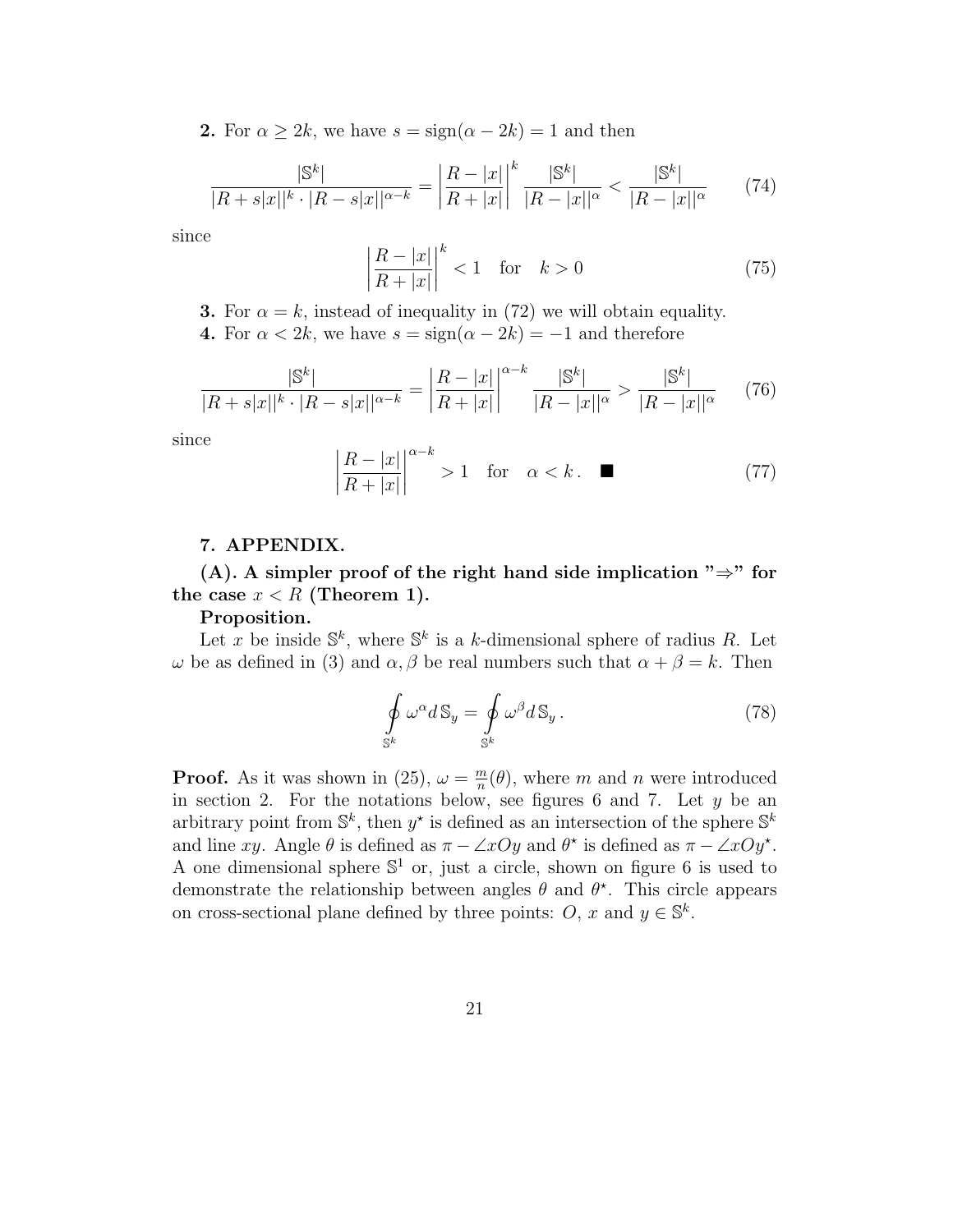

Notice, first, that  $\triangle y_0xy$  is similar to  $\triangle xy_0y$  (figure 6) and then

$$
\frac{d\theta^*}{d\theta} = -\lim_{y_0 \to y} \frac{|y_0^* y^*|}{|y_0 y|} = -\frac{m(\theta)}{n(\theta)}.
$$
\n(79)

It is not hard to see that

$$
m(\theta) = |y^*x| = n(\theta^*)
$$
 and  $n(\theta) = |xy| = m(\theta^*)$ , (80)

where all equalities in (80) are also simple consequences of the definition of m and n (see section 2). Therefore,  $(79)$  combined with  $(80)$  yields

$$
d\theta = -\frac{n(\theta)}{m(\theta)}d\theta^* = -\frac{m(\theta^*)}{n(\theta^*)}d\theta^*.
$$
 (81)

Let P and  $P^*$  be orthogonal projections of y and  $y^*$  to line xO respectively (figure 7). Clearly,  $\triangle xy^* P^*$  is similar to  $\triangle xyP$  and then

$$
m(\theta) \cdot R \sin \theta = n(\theta) \cdot R \sin(\theta^*) = m(\theta^*) \cdot R \sin \theta^*.
$$
 (82)

Now we are ready to get the statement of the proposition given by (78).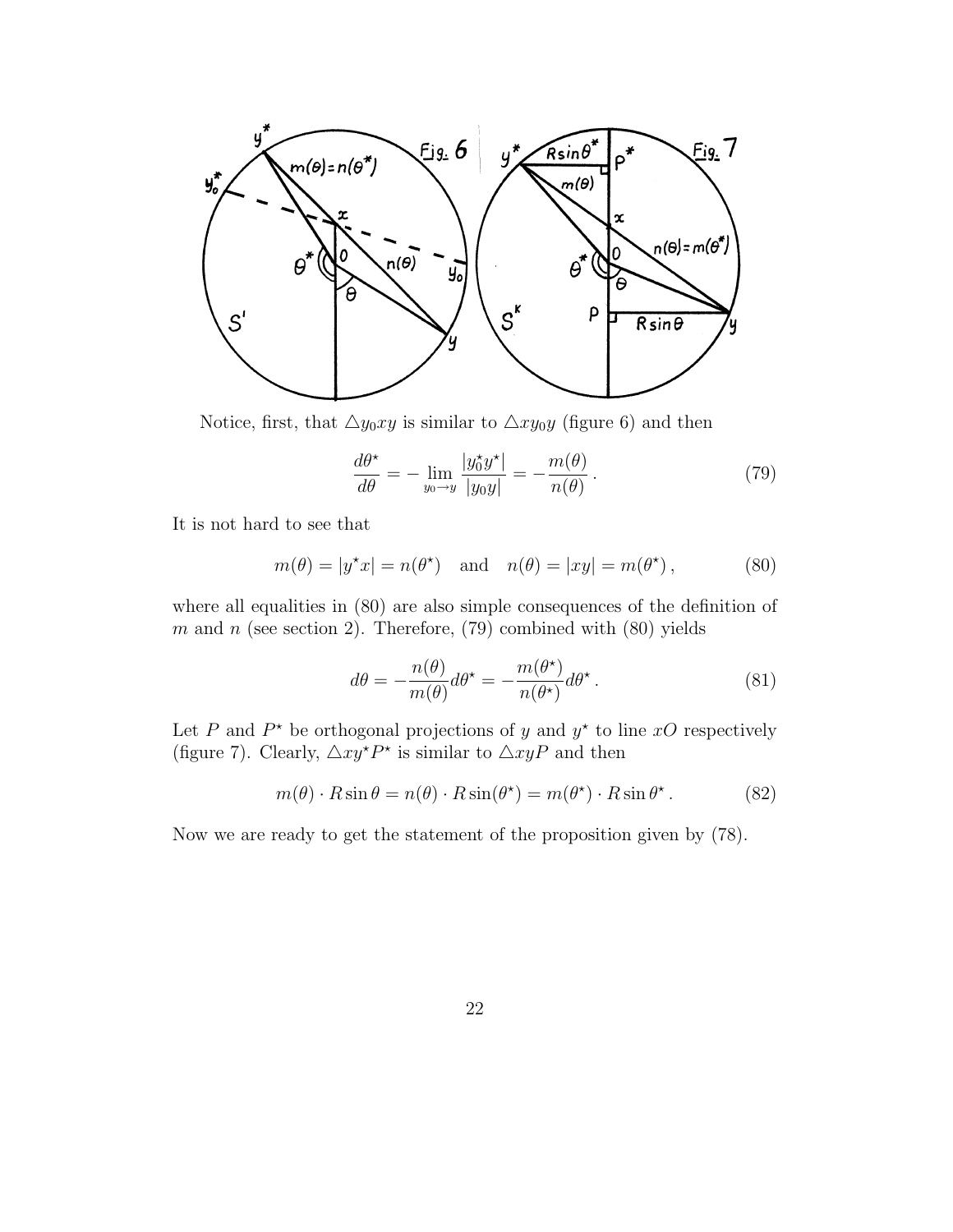Using  $(25)$ ,  $(81)$  and  $(82)$ , we have

$$
\oint_{\mathbb{S}^k} \omega^{\alpha} dS_y = \int_0^{\pi} \left( \frac{m(\theta)}{n(\theta)} \right)^{\alpha} (R \sin \theta)^{k-1} |\sigma_{k-1}| R d\theta
$$
\n
$$
= -\int_{\pi}^0 \left( \frac{m(\theta)}{n(\theta)} \right)^{\alpha} \left( \frac{m(\theta^*)}{m(\theta)} R \sin \theta^* \right)^{k-1} |\sigma_{k-1}| R \frac{m(\theta^*)}{n(\theta^*)} d\theta^*
$$
\n
$$
= \int_0^{\pi} \left( \frac{m(\theta^*)}{n(\theta^*)} \right)^{k-\alpha} (R \sin \theta^*)^{k-1} |\sigma_{k-1}| R d\theta^*
$$
\n
$$
= \int_0^{\pi} \left( \frac{m(\theta)}{n(\theta)} \right)^{k-\alpha} (R \sin \theta)^{k-1} |\sigma_{k-1}| R d\theta = \oint_{\mathbb{S}^k} \omega^{k-\alpha} dS_y,
$$
\n(83)

where  $|\sigma_{k-1}|$  is the area of  $(k-1)$ -dimensional unit sphere. Note also that the representation  $d\mathbb{S}_y = (R\sin\theta)^{k-1} |\sigma_{k-1}| R d\theta$  is possible, since our integrand  $ω$  depends only on angle  $θ$  when y is running over  $\mathbb{S}^k$ . For more detailed explanation concerning  $d\mathbb{S}_y$ , see part 1 of theorem 1

#### (B). Theorem 3.

Let  $x, y$  be points in  $\mathbb{R}^{k+1}$ . Let  $g(\xi)$  be a continuous twice differentiable function of one variable  $\xi \in \mathbb{R}$  defined for  $\xi > 0$ . Let us assume that

$$
\oint_{\mathbb{S}^k(|y|)} g(|x-y|)d\mathbb{S}_y = M(|y|)
$$
\n(84)

for every x inside  $\mathbb{S}^k(|y|)$ , which is a sphere of radius |y| centered at the origin. In other words, the integral depends only on  $|y|$  and does not depend on x inside the  $\mathbb{S}^k(|y|)$  for all  $x, y \in \mathbb{R}^{k+1}$  such that  $|x| < |y|$ . Then  $g(|x-y|)$ is harmonic with respect to  $x$ .

Proof. It is not hard to check that

$$
\Delta_x g(|x-y|) = \Delta_y g(|x-y|) = \Delta_{(x-y)} g(|x-y|) = \tilde{g}(|x-y|) , \qquad (85)
$$

where  $\tilde{g}(|x-y|)$  is again some function depending only on the distance between x and y. Note also that  $M(|y|) = g(|y|)$ , since by the condition, the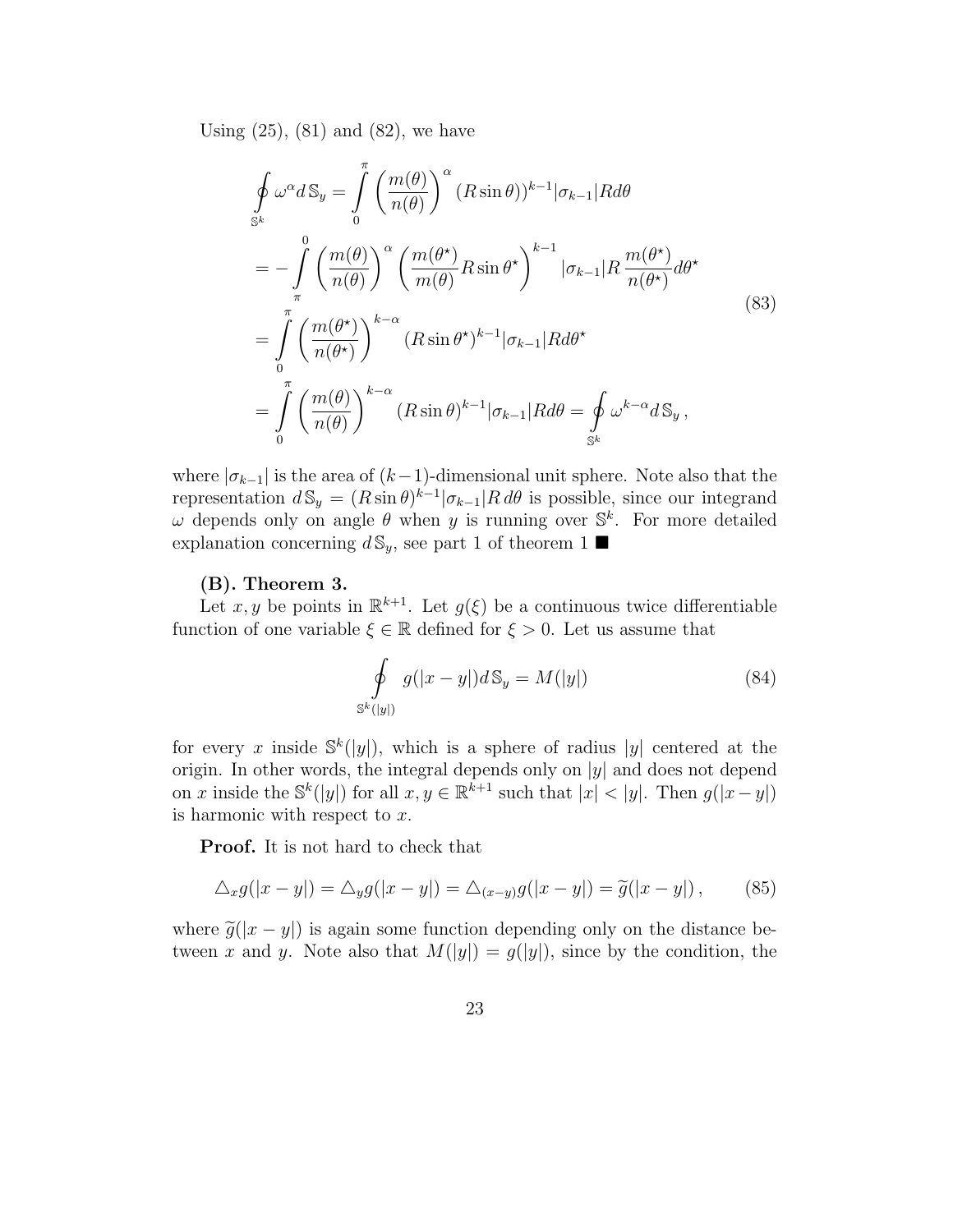integral in (84) does not depend on x for  $|x| < |y|$  and, therefore, the value of the integral is equal to to the value with  $x = 0$ . Thus, we have

$$
\frac{1}{\sigma_k|y|^k} \oint\limits_{\mathbb{S}^k(|y|)} g(|x-y|)d\mathbb{S}_y = g(|y|) , \qquad (86)
$$

where  $\sigma_k$  is the area of k-dimensional unit sphere. Therefore, using Lemma 1 and (85), we can write

$$
0 = \Delta_x g(|y|) = \Delta_x \left( \frac{1}{\sigma_k |y|^k} \oint_{S^k(|y|)} g(|x-y|) dS_y \right)
$$
  
\n
$$
= \frac{1}{\sigma_k |y|^k} \oint_{S^k(|y|)} \Delta_x g(|x-y|) dS_y = \frac{1}{\sigma_k |y|^k} \oint_{S^k(|y|)} \tilde{g}(|x-y|) dS_y
$$
  
\n
$$
= \frac{1}{\sigma_k |x|^k} \oint_{S^k(|x|)} \Delta_y g(|x-y|) dS_x = \Delta_y \left( \frac{1}{\sigma_k |x|^k} \oint_{S^k(|x|)} g(|x-y|) dS_x \right)
$$
  
\n
$$
= \Delta_y \left( \frac{1}{\sigma_k |y|^k} \oint_{S^k(|y|)} g(|x-y|) dS_y \right) = \Delta_y g(|y|),
$$
\n(87)

which, together with (85), yields

$$
0 = \triangle_{(x-y)} g(|x-y|) = \triangle_x g(|x-y|) . \blacksquare \tag{88}
$$

<u>Remark 1.</u> The assumption that  $g(\xi)$  is twice differentiable can be replaced by the continuity of  $g(\xi)$  and the statement of the theorem remains true by the converse of mean value property (see [7], p.17, theorems 1.24 or 1.25).

Proof. We must only show that the condition (84) implies mean value property for  $g(|x - y|)$  with respect to x for every y such that  $|y| > |x|$ . Indeed, look at figure 8.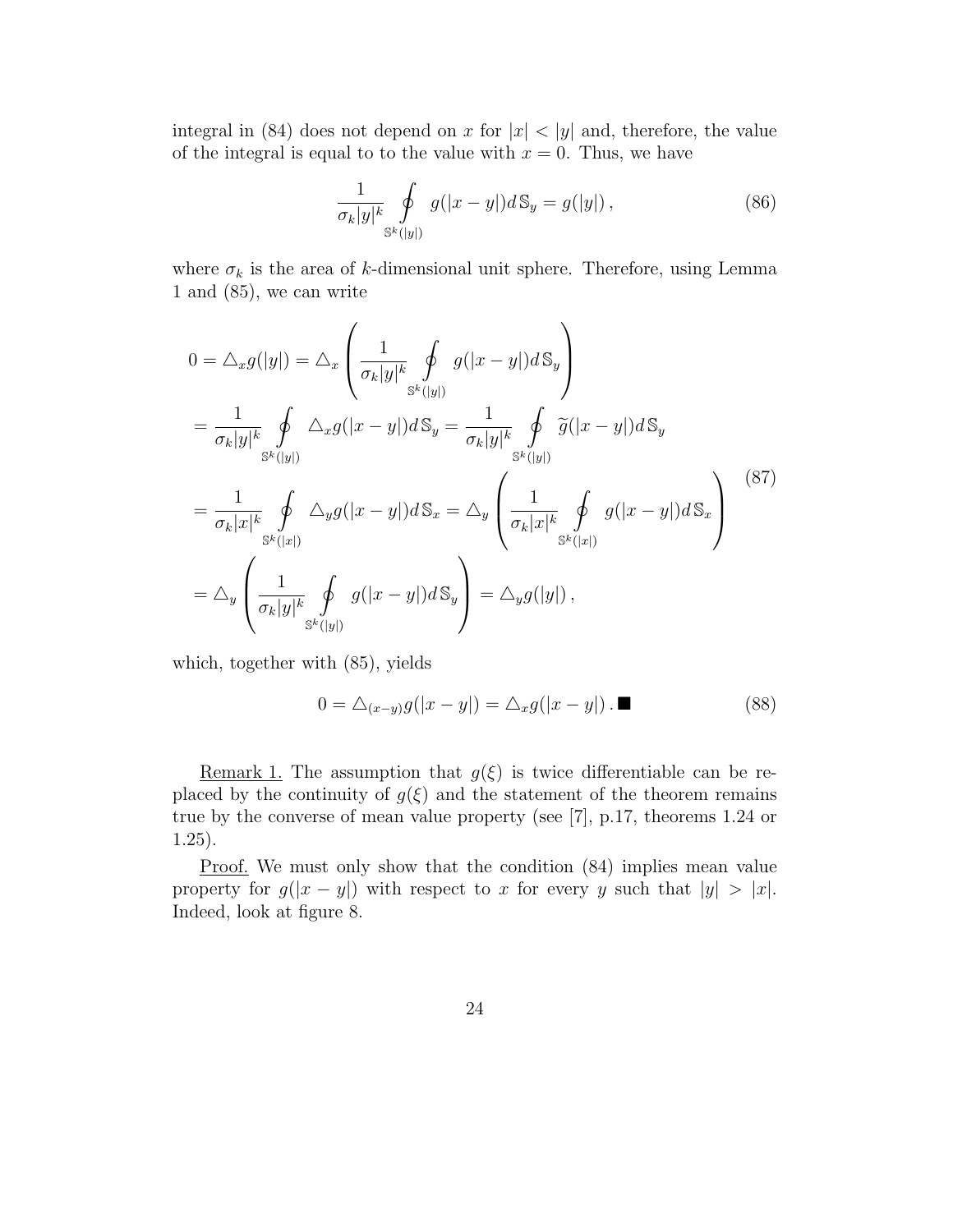

Let  $x, y \in \mathbb{R}^{k+1}$  such that  $|y| > |x|$ . Let  $\mathbb{S}^k(|y|)$  be the sphere of radius  $|y|$ centered at the origin  $O, S^k(|\overline{O}x|)$  be a sphere of radius  $|\overline{O}x|$  centered at  $\overline{O}$ and we assume that  $\mathbb{S}^k(|\overline{O} \overline{x}|)$  is inside  $\mathbb{S}^k(|y|)$ . Let  $\overline{y} \in \mathbb{S}^k(|\overline{O}y|)$  be a sphere of radius  $|\overline{O}y|$  centered at  $\overline{O}$ . Therefore,  $\mathbb{S}^k(|\overline{O}y|) = \mathbb{S}^k(|\overline{O}\overline{y}|)$ . Now we are ready to check mean value property for  $g(|x - y|)$  with respect to x. Using lemma 1 and (86), we have

$$
\frac{1}{\mathbb{S}^k(|\overline{O}\overline{x}|)}\oint_{\mathbb{S}^k(|\overline{O}\overline{x}|)} g(|y-\overline{x}|)d\mathbb{S}_{\overline{x}} = \frac{1}{\mathbb{S}^k(|\overline{O}\overline{y}|)}\oint_{\mathbb{S}^k(|\overline{O}\overline{y}|)} g(|\overline{x}-\overline{y}|)d\mathbb{S}_{\overline{y}}= g(|\overline{O}-\overline{y}|) = g(|y-x|)
$$
\n(89)

and so, q satisfies the mean value property. Therefore,  $g(|x-y|)$  is harmonic with respect to x for every x inside  $\mathbb{S}^k(|y|)$  and for every  $y \in \mathbb{S}^k(|y|)$ . Using (85), we can easily see that  $g(|x-y|)$  is harmonic for all  $x, y \in \mathbb{R}^{k+1}$  such that  $x \neq y$ .

Remark 2. The statement of Theorem 3 can not be generalized for every function of two variables  $g(x, y)$ , i.e., the condition given by

$$
\oint_{\mathbb{S}^k(|y|)} g(x,y)d\mathbb{S}_y = M(|y|)
$$
\n(90)

for all x and y such that  $|x| < |y|$  does not imply that  $g(x, y)$  is harmonic with respect to x even for all x and y s.t.  $|x| < |y|$ .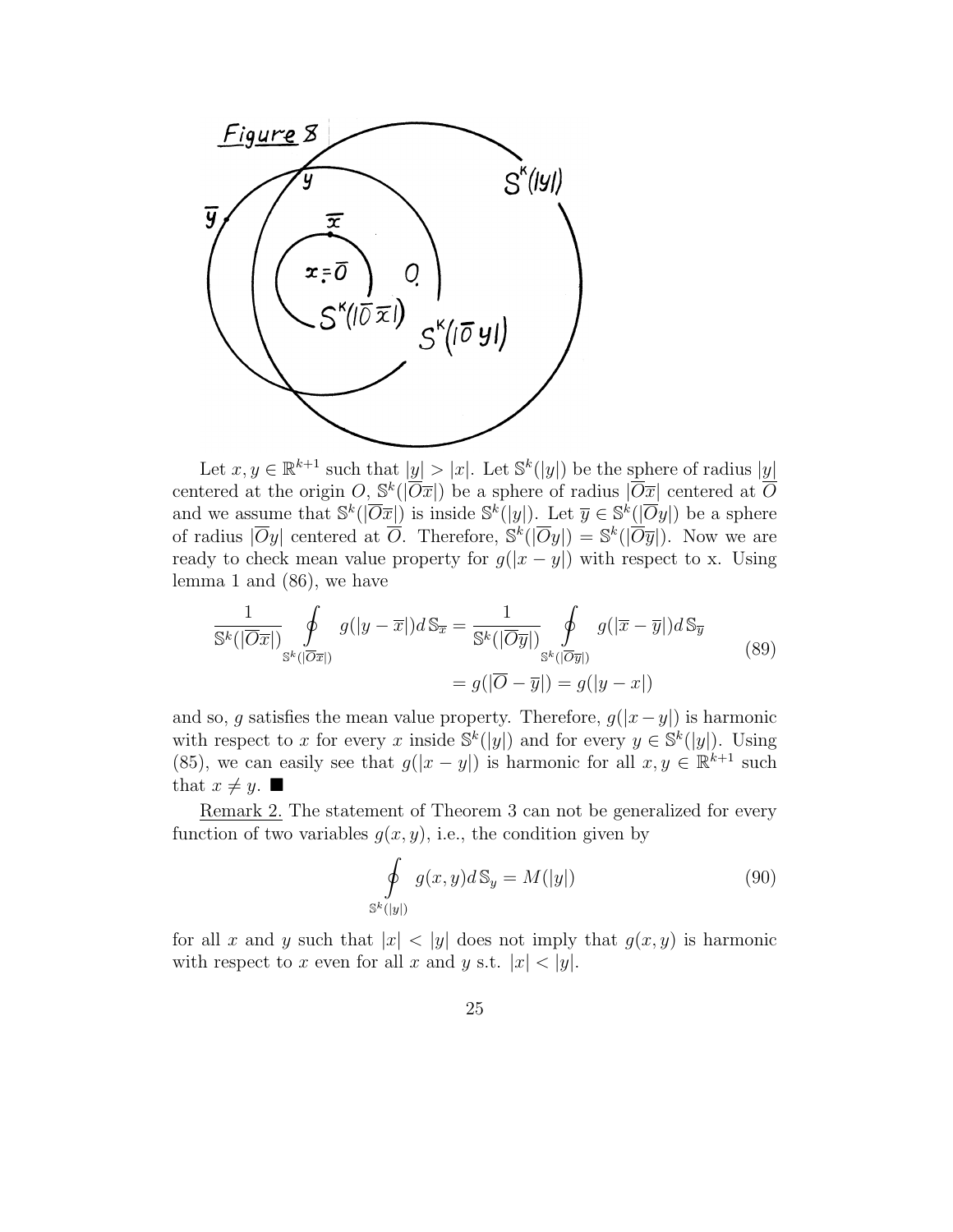For example, the function

$$
\omega^{k}(x, y) = \left(\frac{|x|^{2} - |y|^{2}}{|x - y|^{2}}\right)^{k}, \qquad (91)
$$

according to  $(15)$  satisfies  $(90)$ , but it is harmonic with respect to x for every y such that  $|y| > |x|$  only if  $x = 0$ . This fact is proved in the following proposition.

#### Proposition.

Let  $x, y \in \mathbb{R}^{k+1}$  such that  $|x| \neq |y|$  and  $k \geq 1$ . Then  $\omega^k$  is harmonic with respect to x for every y only if  $x = 0$  or  $k = 1$ .

Proof. At first, let us consequently obtain the following list of trivial identities.

$$
\frac{\partial \omega}{\partial x_1} = \frac{2x_1}{|x - y|^2} - \frac{2(x_1 - y_1)}{|x - y|^2} \omega,
$$
\n(92)

$$
\frac{\partial^2 \omega}{(\partial x_1)^2} = \frac{2}{|x-y|^2} - \frac{8x_1(x_1 - y_1)}{|x-y|^4} + \frac{8(x_1 - y_1)^2 \omega}{|x-y|^4} - \frac{2\omega}{|x-y|^2},\tag{93}
$$

$$
(x, x - y) = \frac{|x|^2 - |y|^2 + |x - y|^2}{2} = \frac{1}{2}(\omega + 1) \cdot |x - y|^2. \tag{94}
$$

Using  $(93)$ ,  $(94)$  and  $(92)$ ,  $(94)$  respectively, we obtain

$$
\Delta_x \omega = \frac{2(k-1)(1-\omega)}{|x-y|^2} \quad \text{and} \quad |\nabla_x \omega|^2 = \frac{4|y|^2}{|x-y|^4}.
$$
 (95)

Thus,  $\omega^k$  is harmonic for  $k = 1$  and  $x, y \in \mathbb{R}^2$ .

To proof the statement of the proposition, notice that

$$
\Delta_x \omega^k = k(k-1)\omega^{k-2} |\nabla_x \omega|^2 + k\omega^{k-1} \Delta_x \omega \tag{96}
$$

and one can easily check that for  $k > 1$ ,

$$
\Delta_x \omega^k = 0 \quad \Leftrightarrow \quad |x - y|^2 = \frac{(|x|^2 - |y|^2)^2}{|x|^2 + |y|^2}, \tag{97}
$$

where the last equality holds for every  $y \in \mathbb{R}^{k+1}$  only if  $x = 0$ .